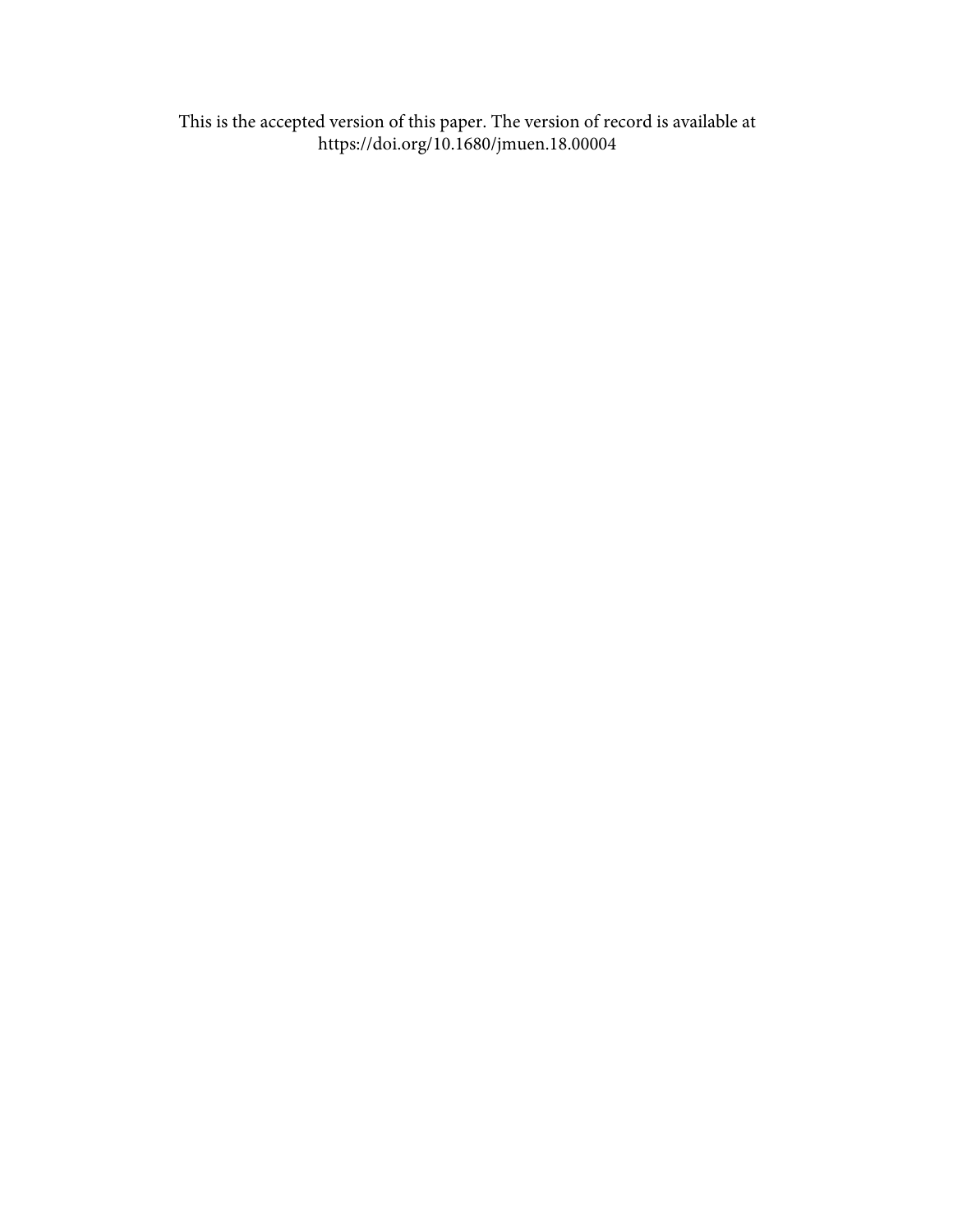### **Heat Stress, a Hidden Cause of Accidents in Construction**

Tariq Umar MSc, CEng IntPE (UK), MICE

PhD Candidate London South Bank University, UK/ Lecturer, College of Engineering, A'Sharqiyah University, Oman.



Charles Egbu PhD, FRICS, FCIOB, FAPM, FRSA, FHEA

Dean of School of the Built Environment and Architecture, London South Bank University, UK.

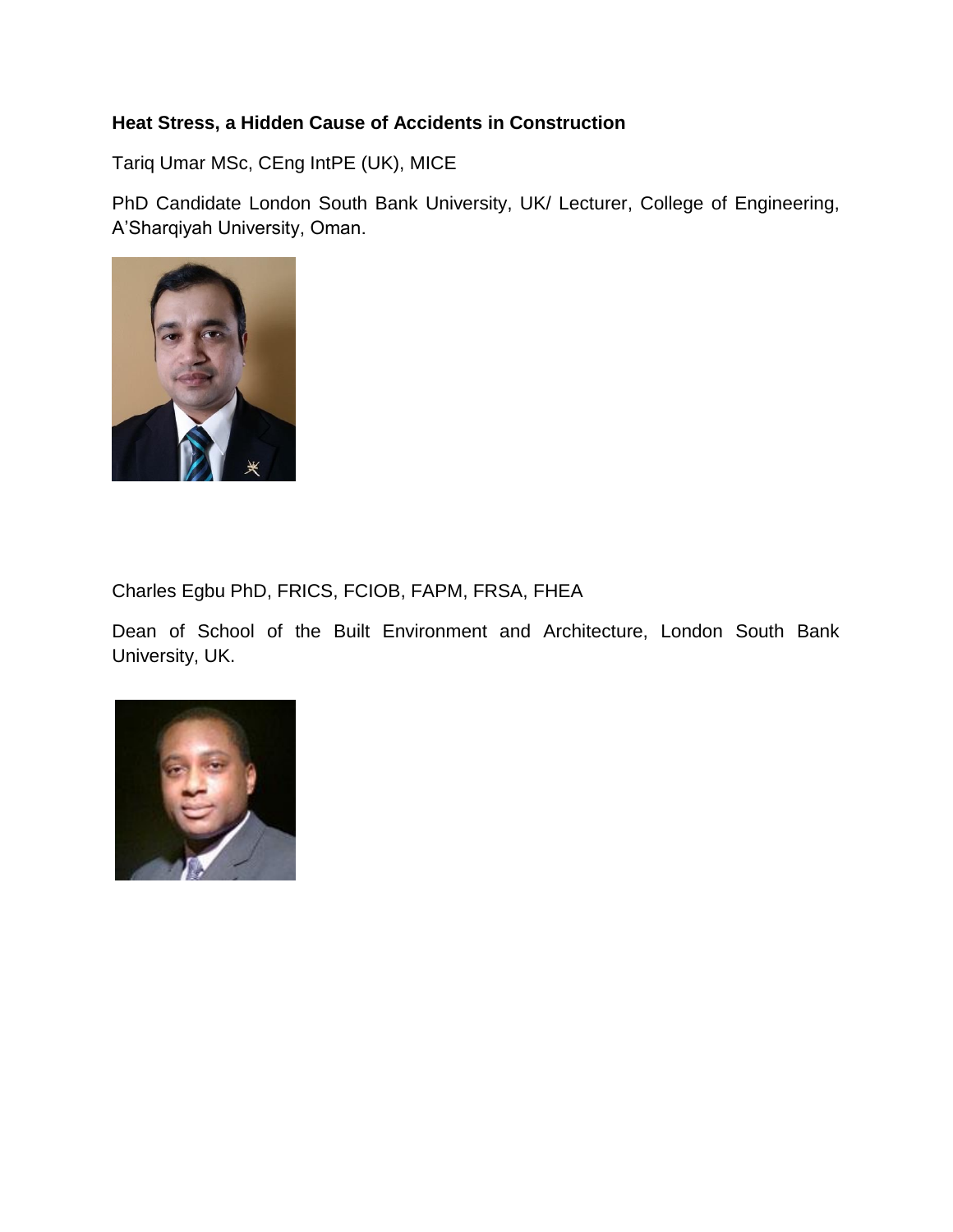#### **Abstract:**

Extreme heat stress has deep impacts on physiological reactions, which results into occupational injuries and deaths. In this article an attempt is made to understand the impact of heat stress on construction accidents in Oman. The literature review on the heat stress is discussed in the first section followed by the analysis of 623 accidents of a highway project. The analysis of these accidents reveals that more severe accidents on this project took place from 11:00 – 17:00. The semi-structured interview held with some of the workers involved in these accidents confirmed excessive heat as one of the main reason behind these accidents. The health profile of the same workers is measured in terms of their Body Mass Index and blood pressure. The results show that 80% of the workers from the selected sample were found as overweight or obese and 40% of the participants were hypertensive. The safety performance of such workers is particularly discussed in relation to heat stress. The effective implementations of day time break in summer, a healthy diet, appropriate sleeping habit, scheduling physically demanding tasks at early morning and evening and adopting light colour and loose fitting uniform could reduce the impact of heat stress.

**Key Words:** Health & safety, Safety & hazards, Management.

#### **1. Introduction:**

International Labor Organization data for the year 2015 indicate that every year 108,000 workers died on construction site due to different occupational safety and health conditions. This number is nearly 30% of all occupational deadly injuries. Different statistic reveals that construction workers in different developed countries are 3~4 times more likely to die from accidents at site compared to workers in other industries. In the developing world, There is a higher risks (3~6 times more) of death linked with construction work in developing countries (ILO, 2015). Many construction workers suffer and die from work related diseases developed from past influence to risky materials, such as asbestos and other chemicals. Construction industry is known as one of the world's major industrial sectors, which include sub-sectors such as building, civil engineering, demolition and maintenance. Construction industry is further reported for a major portion of gross domestic product (GDP) in different countries for instance, 6.10% in the U.K., 5.50% in Japan, and 9.0% in Oman (ONS, 2017; SHJ, 2017; NCSI, 2017). Statistics reported in a daily newspaper (Times of Oman) on 9th of June, 2014, noted that a total of 723,000 residents were working in the construction industry. The ongoing and planned development projects in different sectors, including construction, for financial year 2015-2016 is shown in figure 1. The construction sector projects stand out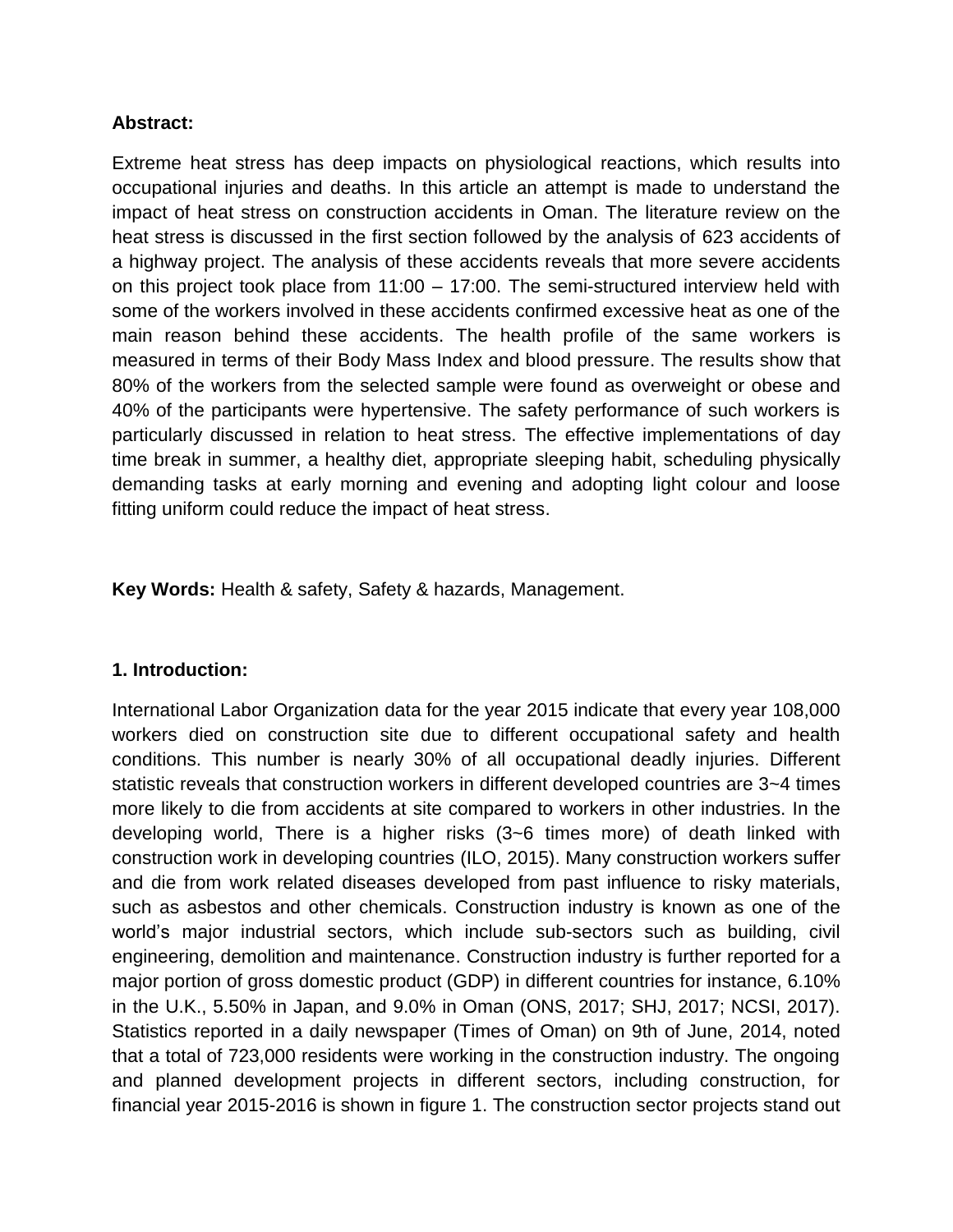as the largest one, amounting to US\$ 43.16 Billion. According to the budget report, spending on development projects are estimated at US\$ 3.12 Billion (OMR1.2 Billion), representing the amount to be paid during the year 2017, as the actual work progresses (TOM, 2017).



**Figure 1: Values of Ongoing and Planned Projects in Different Sectors of Oman (Deloitte, 2015).**

Construction industry is growing rapidly in different developing countries and thus recognized as a main sources for providing jobs to different labors. However, at the same time it is recognized as one of the risky industries. The construction workers job may include variety of task while they are working in different projects. These projects may be related to building, repair and maintenance; renovation and demolishing; transportation including construction of highways, bridges and airports; and projects related to docks and harbors. Construction workers are expected to be open to different types of risk during their works such as dust and condensation; stiff working situation; handling heavy load; hot climatic condition; working at heights; excessive noise; vibration and heavy machinery; and different chemicals. Different causes of accidents and illness in construction industry are renowned and thus can be prevented (ILO, 2015). A news article appeared in a daily newspaper (Times of Oman) on 28th February, 2015; revealed that officially there is no statistics that how many construction workers were injured at work. However, the data of ten reputable construction organizations shows that in 2014 more than 3500 construction workers required medical treatment due to work injuries. Due to the severity of injuries, around 10% of these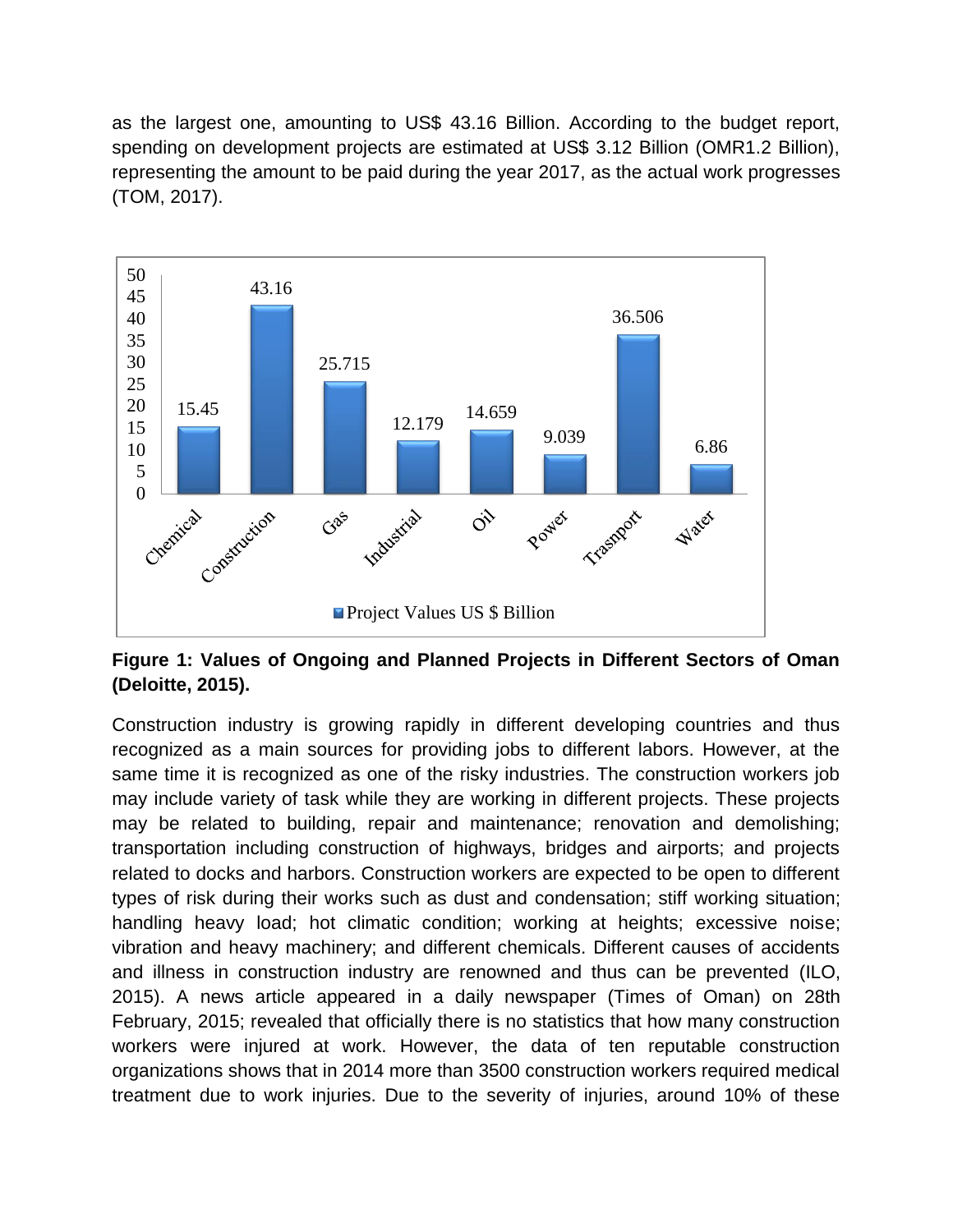workers were hospitalized. The report further reveals that roughly 18% of these workers, who were hospitalized, died at their work or in hospital. In comparison to the last year data, the number of injured workers rose by 246 (TOM, 2015-a). For different reasons including reputation, the company owners hesitate public such information. One of the elements in the proposed model for an improved safety performance in construction in Oman was the occupational safety and health regulations (OS&H) (Umar and Wamuziri, 2016). A review of the current OS&H regulations in Oman conducted by Umar et al. (2018) identified area for improvement and suggested the revision of these regulations on a periodic basis on a similar pattern as of Construction Design and Management regulations (CDM) in the UK, to effectively meet the industry safety expectation.

In construction organizations in Oman, most of the workers are foreigners (92% of total workforce) and as such they are not insured under the government authority (NCSI, 2015). As per law of the country, construction organizations are required to seek private insurance for their workers; however as the risk associated with construction workers is high their insurance premium is comparatively more. Construction organizations further bear high cost at the time of recruitment and pay for repatriation, compensation and replacement in case of accidents involving injuries and death. There is potential for construction organizations to reduce the cost associated with accidents either direct or indirect by properly understanding the factors which affect workers safety performance. Exposure to extreme heat is a renowned occupational health hazards which results into illnesses ranging from pain to death. A study conducted in Australia noted an increase in daily injury claims with every 1°C increase in maximum temperature up to 37.7°C (Xiang et al., 2014). McInnes et al. (2017) revealed a positive association among excessive heat exposure and acute occupational injuries in different types of male workers who were doing heavy physical tasks. In this article, an attempt is made to understand the potential impact of heat stress on worker safety performance working on a highway construction project in Oman. Different types of accidents took placed in this project over a period of six years are presented and discussed. Physical and health related factors such as Body Mass Index and Blood Pressure of some of the workers involves in these accidents supported by a face to face interview is measured and interpreted with heat stress implications.

# **1.2 Heat Stress:**

The global temperature statistics for the year 2011to 2015 published by the World Meteorological Organization, shows that the earth temperature, on average rose by  $1^{\circ}$ C in 2015. Intense high temperatures and heat waves repeatedly arrive throughout the year at low latitudes, and commonly at central latitudes in summer time (Hansen and Sato, 2016). In recent years, many high-impact disasters have been witnessed due to climate change, including drought in Eastern African region between 2010 to 2012,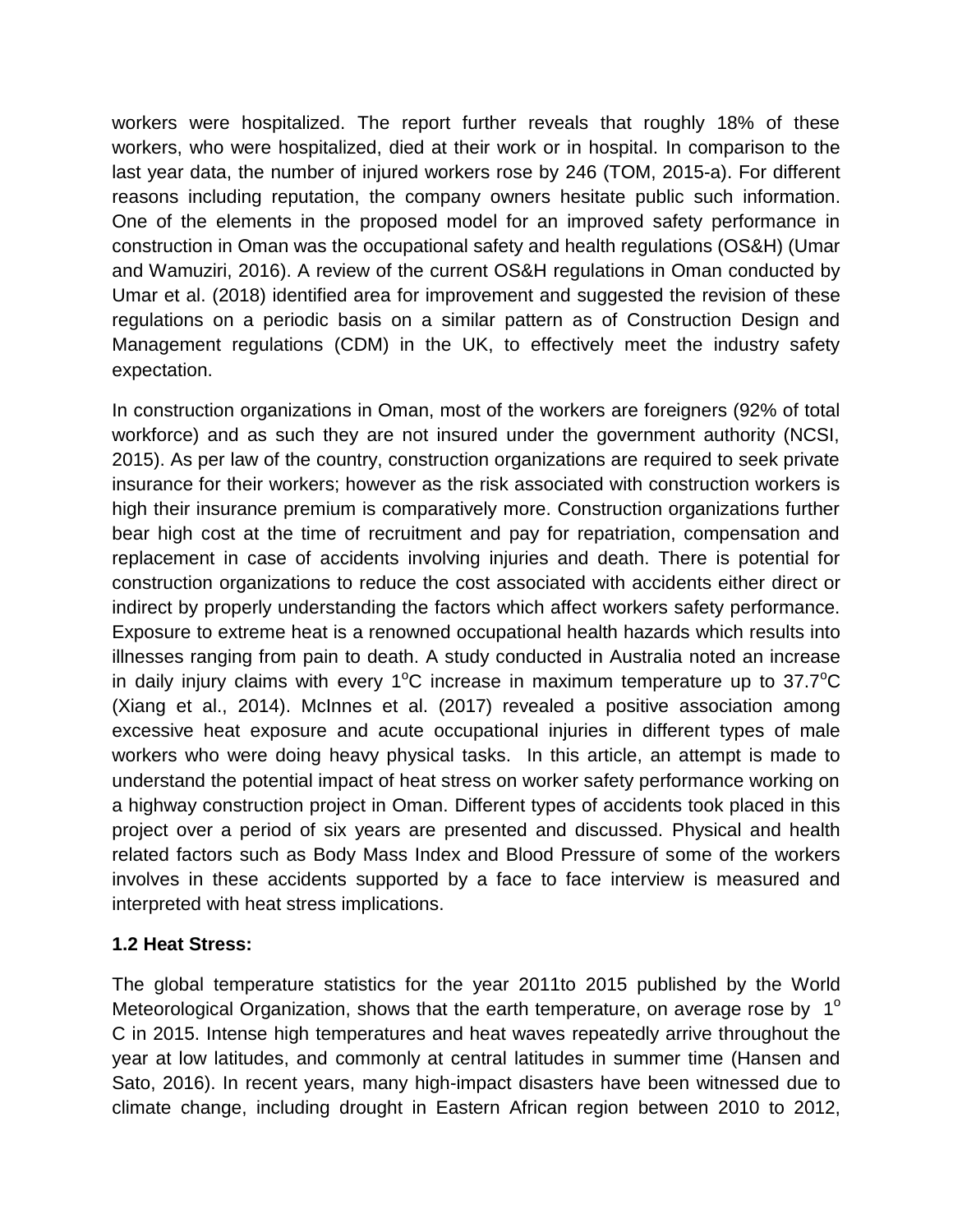which resulted approximately 258,000 weather-related deaths; and the 2015 heat waves in Indian-subcontinent region, which led to more than 4100 fatalities. Extreme heat stress has deep impacts on physiological responses, which result in to workrelated injuries, deaths and also reduce workers productivity. Construction workers are expected to be affected more by heat stress comparatively more than the workers in other industries, due to the body heat generation caused by physically demanding works in hot and humid working environment (Yi and Chan, 2017).

Fatigue and stress caused by different factors has been considered as a major contributor to some of the world's most famous accidents including the disaster of the Exxon Valdez oil spill, which result into spilling of approximately 41,000  $\text{m}^3$  of crude oil into the sea (NTSB, 1990). Heavy truck accidents are a particular problem in the USA with an estimated 30 – 40% having truck-driver fatigue as a contributing factor (NTSB, 1990a). This is especially important for construction workers who frequently drive to and from sites in inclement weather and long distances e.g. during the construction of nuclear power stations that need to be located away from populated areas. A key factor in fatigue and stress research is the circadian cycle i.e. alertness levels depending on the time of day (Mehta et al., 2017; Larsen et al., 2017). Specifically, there is a drop in alertness during early afternoon (Figure 2). A study of the construction sector in Spain found that occupational accidents are more severe and possibly to be fatal if occur between 13:00 and 17:00. The research conducted by Miguel et al. (2011) found that times closer to the lunchtime is accounted for more than 18% of all accidents and approximately 29% of the accidents involving deaths. In the USA a study found a spike in fatal accidents, accounting for 21.6% of all fatal accidents, between 14:00 and 16:00 (Banik, 2010). Figure 2 shows incidents of service strikes in the UK by time of day. This illustrates an unexplained spike in incidents soon after midday. However, a comparison of a typical circadian cycle (relative 'alertness') shows a drop in alertness coinciding with the afternoon spike in service strikes. Further, the early afternoon spike is more pronounced on Mondays, when sleep-loss may also be a factor.

Similarly, exposure to extreme temperature at work is regarded as a serious occupational health hazard that results in to variety of sickness illnesses ranging from body pain to death. Exposure to severe and extended heat or humidity can decrease workers' energy and focus on their work, increase their irascibility, and lead them to heat related sickness (Hancher and Abd-Elkhalek, 1998; Chan and Yi, 2016). Statistics reported by the Occupational Safety and Health Administration (OSHA) reveals that from 2003 to 2012 the number of workers death each year caused by heat heat-related sickness and injuries stood at 30 (OSHA, 2013). Data collected by The Center for Construction Research and Training in United State statistics further reveals that 17 construction workers died due to heat related factors in 2015 (NSC, 2017). Construction workers in generals and those who engage in scaffolding and form works, steel fixing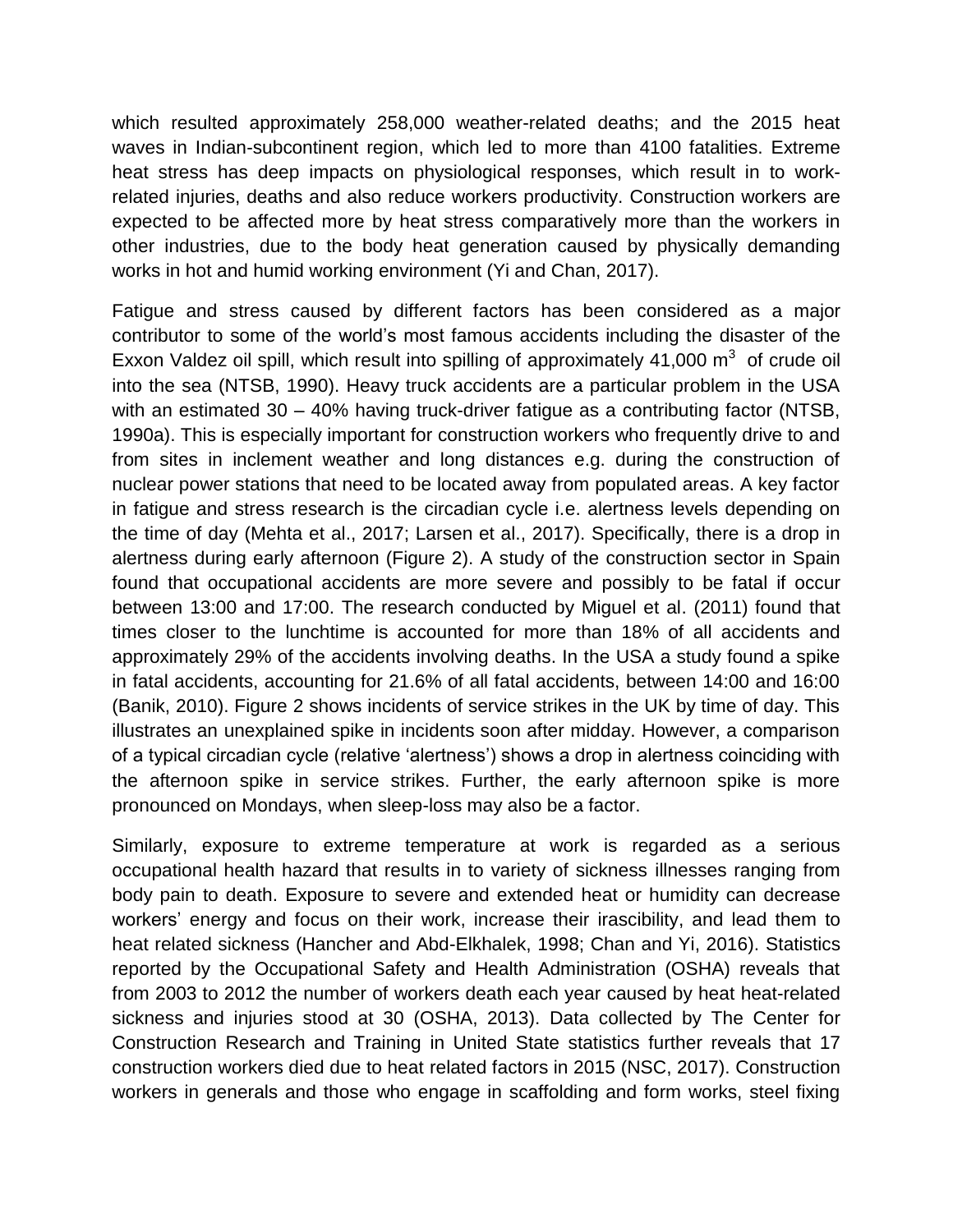and erection and concrete work are particularly considered to be the most affected workers by heat stress. This is very simple to understand, as the daily tasks of these workers normally remain in open area where they have to works under the direct sun heat for several hours. There have been evidences which reflect that the temperature of certain construction sites was noted to be more than the atmosphere temperate. For instance, Chan et al. (2012) concluded that the temperature of a construction site could be as high as  $45^{\circ}$  C even when the atmosphere temperature remains as  $32^{\circ}$  C. Middle Eastern region including GCC countries are well known for their hot and humid climatic conditions. A report published in a daily newspaper on 22 January 2017, quoting a reference from World Meteorological Organization, stated that 2016 was the hottest on record where the temperature reached to  $50^{\circ}$  C (MD, 2016). Similarly, a report published in daily newspaper "Times of Oman" on 10 August 2015, reported the temperature at  $48^{\circ}$  C (TOM, 2015-b). The annual temperature reported by the directorate general of metrology in Oman, however shows that the maximum temperature was up to  $40^{\circ}$  C in the month of May and June as shown in figure 3 (DGM, 2018). The summer period in Oman usually remain eight month of the year covering the period from March to October. Thus it is anticipated that construction workers in this region may have been highly affected by heat stress compared to other countries, however this important issue has not yet been properly investigated. The proper understanding of heat stress and its impact on workers production and safety performance may help construction organizations and government regulating body to develop strategies how to protect workers from heat stress. Preventive actions such as work-break cycles, work management, and cool down arrangement by providing drinking water or soft drinks were proposed in Hong Kong to secure the workers' health and well-being in hot and humid working conditions (CIC, 2016; DH, 2010). OSHA instructions on safeguarding workers from heat stress can be adopted to handle safety and health related issues (OSHA, 2017). Some of the OSHA guidelines are;

i. Organizing a comprehensive heat illness prevention programme.

ii. Providing training to workers on how to protect themselves from the hazards that can lead to heat stress.

iii. Providing cool water in construction area easily accessible to workers. At minimum each worker should have 500 milliliter of water for each working hour.

iv. Changing the work schedules to allow frequent breaks so that the workers can take rest and water in shaded facilities.

v. Increasing workloads gradually for those workers who are new to the heat and allowing more frequent breaks. The similar approach should be applied to those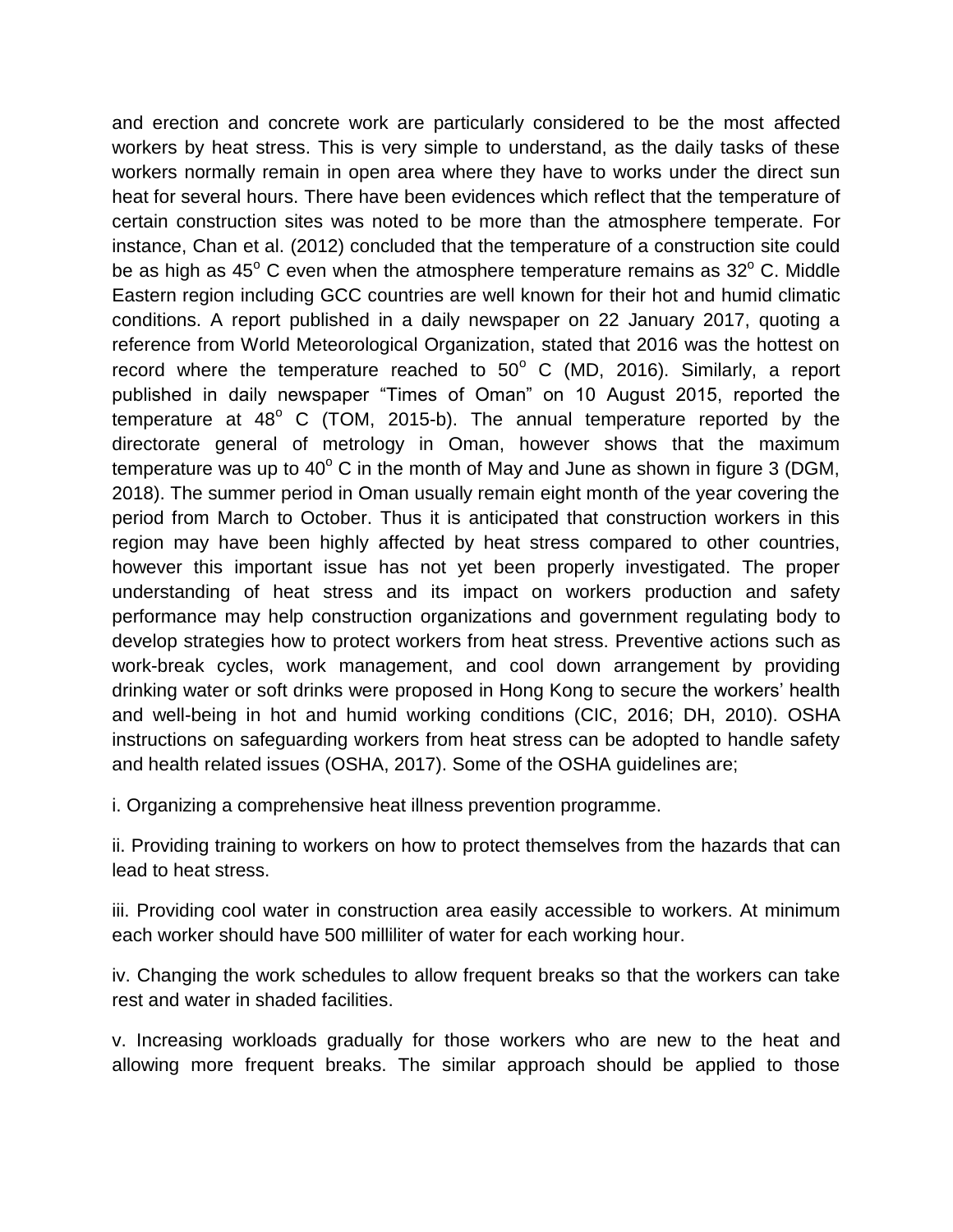workers who were away from for a longer period so that they can adjust to working in hot conditions.

vi. Designating an experience staff to observer conditions at work area and safeguard workers who are at risk of heat stress.

vii. Considering protective uniform that allows cooling.

Similarly, Yi et al. (2017) appraised the performance of recently designed clothing for construction workers in encountering the heat stress. The tests and observations were carried out on volunteers while exercising in a hot and humid environment by wearing the traditional and the newly designed uniform. They concluded that their newly designed construction uniform could decrease thermoregulatory and cardiovascular stress, and enhance thermal relief. Liu and Wang (2017) observed that conventional safety management of heat stress primarily rely upon the workers' awareness and behaviors. They presented a conceptual model to develop a self-intelligent work place to manage workplace heat stress proactively, by integrating the features of Geographic Information System (GIS) and Building Information Modelling (BIM). Most of the organizations hesitate to invest on safety, as a usual perception that it will cost huge amount which is technically not true if compared with the benefits from investment on safety. Research conducted in the UK on cost and benefit analysis revealed that when total costs of accident prevention were compared to the total benefits of accident prevention, the benefits far outweigh the costs of accident prevention by a ratio of approximately 3∶1, which informs that when contractors, regardless of their sizes, spend £1.00 on accident prevention, they get a benefit of £3.00 (Ikpe et al., 2012).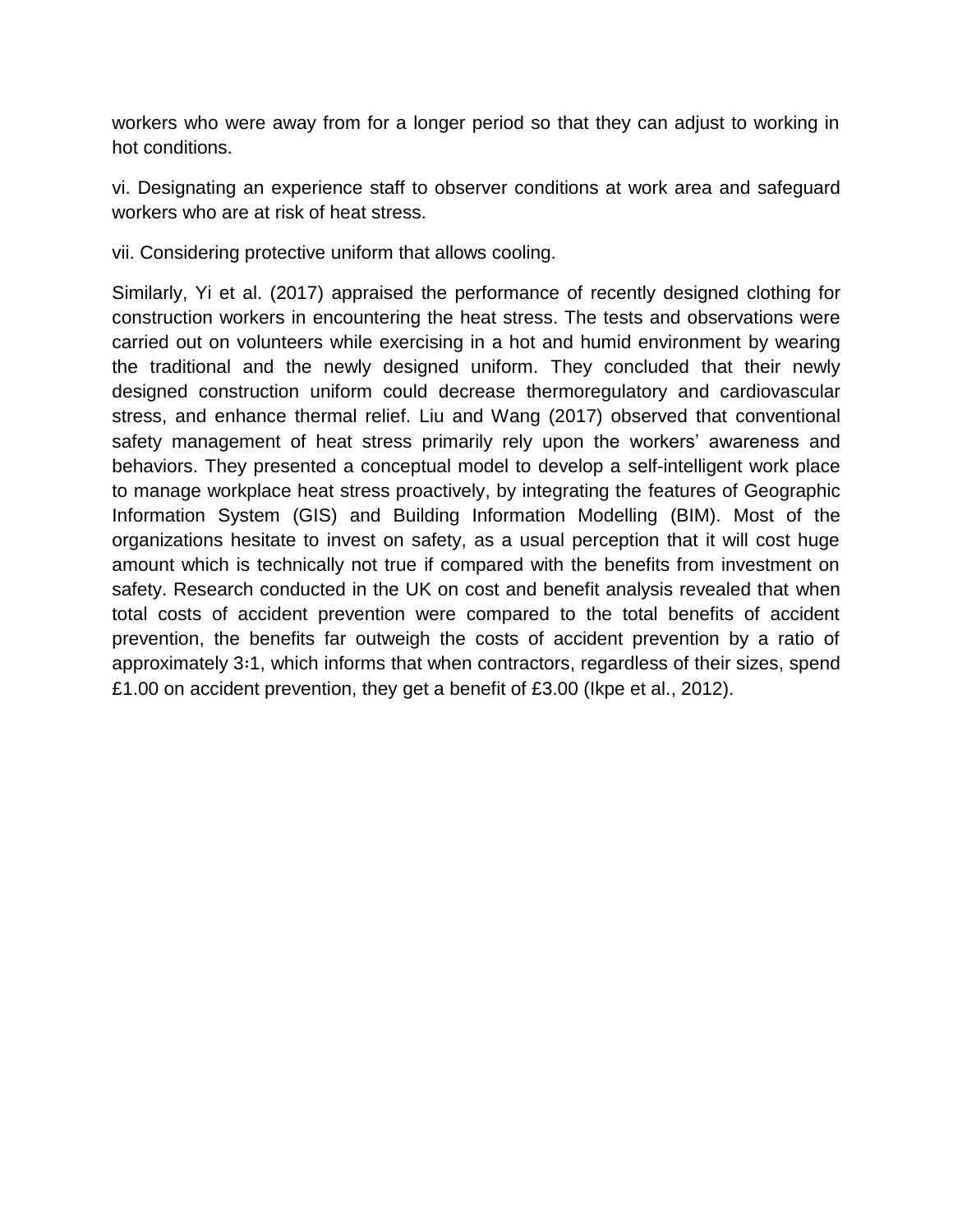

**Figure 2: Buried services strikes by time of day (USAG, 2015).**



**Figure 3: Annual Temperature in Oman (DGM, 2018).**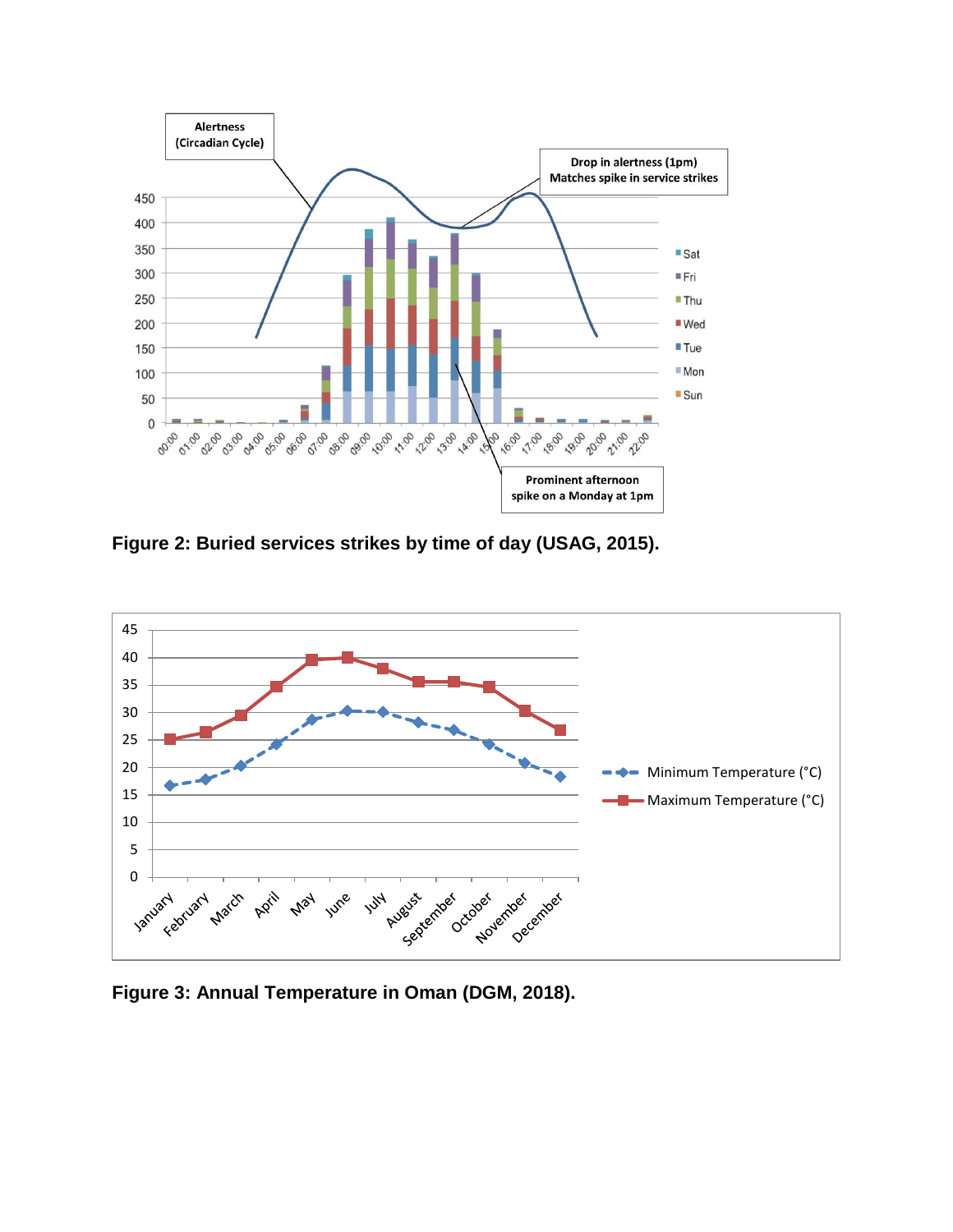#### **1.3 Aim and Objectives of the Study:**

The construction workers in Middle Eastern and Gulf Cooperation Council (GCC) member countries are those who face an extreme working environment due to high climatic temperature. The aim of this study is to understand worker fatigue developed due to heat stress in relation to potential safety errors and accidents. To achieve this, the following objectives have been set:

- i) To access and analyze the accident data of partner construction organizations in Oman.
- ii) To understand the relationship between heat stress and accidents.
- iii) To understand the effect of heat stress on workers safety performance.
- iv) To measure and interpret basic health parameters and its impact on safety performance.
- v) To propose possible solutions to reduce heat stress for improvement of safety performance.

## **2. Research Methodology:**

To achieve the research objectives, two methods were applied. Method I includes the collection of accident data from partner construction project. This includes the total number of accidents on a specific project and to classify these accidents using appropriate accidents classification model. Accident investigations report prepared by the Health and Safety (H & S) team of the project were used to know the day, time, and workers involved in the accidents. Human factors or errors are one of the main contributors towards accidents; for instance if an accident is caused by a defective equipment or mishandling of materials, thus the main argument is why the defective equipment was available on the site or why worker was allowed to use this defective equipment. Similarly, the case is with the accident causes by materials. There could be several reasons for the human factors which may also include the heat stress because of the geographic condition of the project. Thus, to know this factor, sample of workers involved in these accident were interviewed. To know the impact of heat stress on these accidents, a sample of workers from among those who were involved in the accidents was selected for a semi structure interview. The use of semi-structured interviews in data collection offers different strengths as discussed by Umar et al. (2017) and Umar and Egbu (2018).

The sample was selected in a way to avoid the language barrier, thus the workers who were able to communication in local languages such as Urdu, Punjabi, Hindi and Pushto were selected. On average a total of 2000 employees were working on this project, while a total of 10 workers were selected from those who were involved in any types of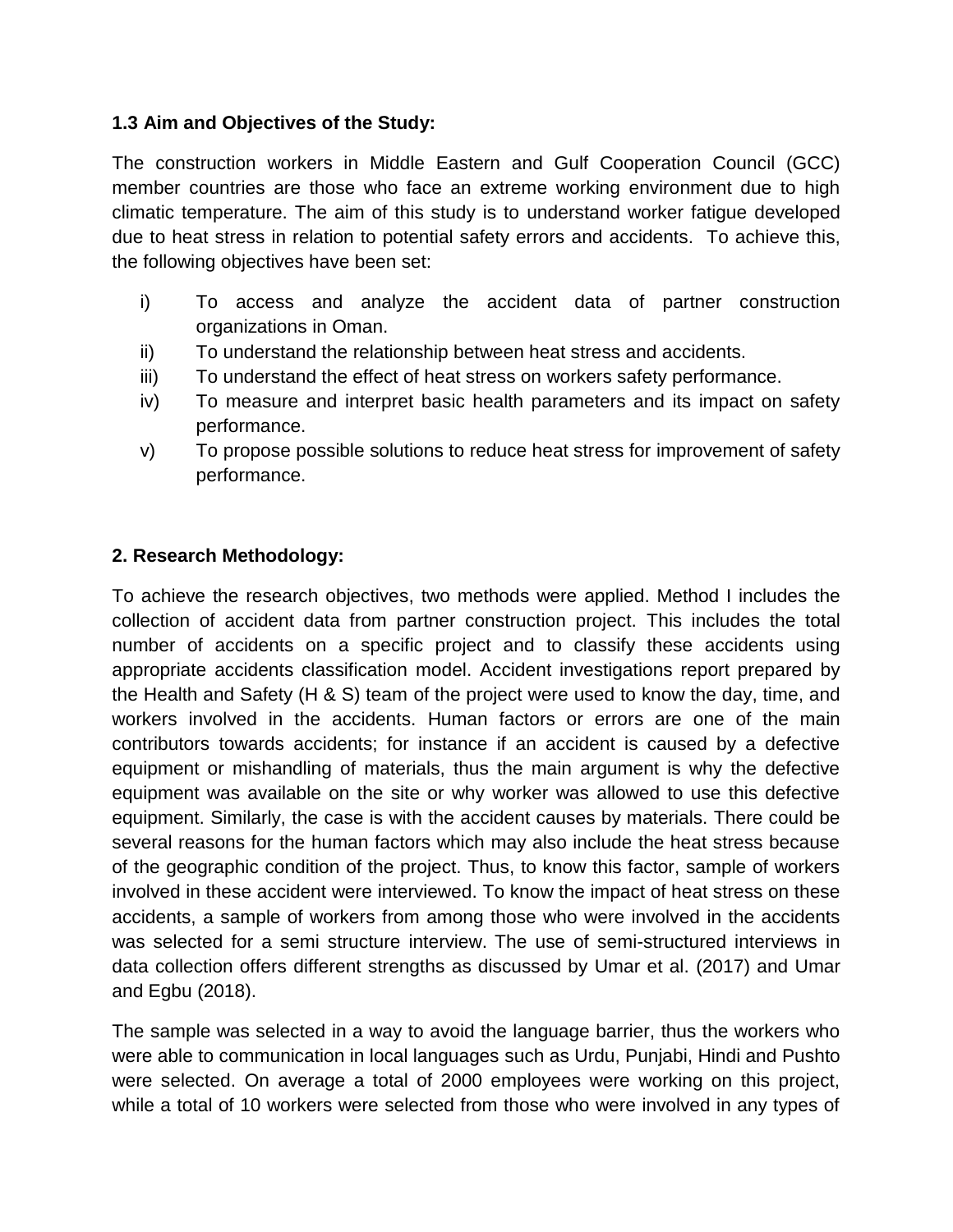accident. Statistically, it appears that the selected number of workers represents a small sample size, however due to several restrictions including language barrier and availability of workers did not allow the increase the sample size. Apart from this limitation, the face to face interview does provide vital sources of information on the effect of heat stress on these workers safety performance. The selected workers were briefed about the purpose of the interview to reduce any pressure they may have and to allow them to share the accurate information. The briefing and questions used in the face to face interview are appended in appendix I.

Physical examination refers to an evaluation of a body for determining the complete health condition. Many research studies on physical examination have been carried out among different occupations and industries. Calculation of body mass index (BMI) was considered in a research study conducted by Kawai et al. (1995) to assess health profile of 816 white collar workers in Japan. According to Dua et al. (2014), an increased BMI being linked with prehypertension may advise that such persons are at high risk of progressing to frank hypertension. To calculate the BMI, the weight and the height of the participants were measured and the BMI of each worker was calculated using equation No.1.

= <sup>2</sup> ………………………………………..*Equation No.1* (WHO, 2017)

*Where,*

*BMI = Body Mass Index*

*W = Weigh in Kg*

*H = Height in meter*

The second part of the research includes the field measurements of Body Mass Index and blood pressure of the same construction workers who were interviewed to see that they are physically fit. For instance the accidents may happened due to human error and possibly the worker may under different stresses including the heat stress; however several health conditions such as body blood pressure, heart beat and body temperature can be directly linked to individual body parameters. An overweight worker could be more affected by heat stress compared to a normal weight worker. A BMI measurement is used to determine if an adult is at a healthy weight for their height. An individual's is calculated by dividing their weight in Kg by the square of their height in m<sup>2</sup>. The BMI values from 18.5 to 25 are considered as normal (WHO, 2017). For example, an adult who is 17.5 m tall and weighs 70 kg will have a BMI of 22.9, which is in the normal healthy range. A high blood pressure is regarded as a main cause of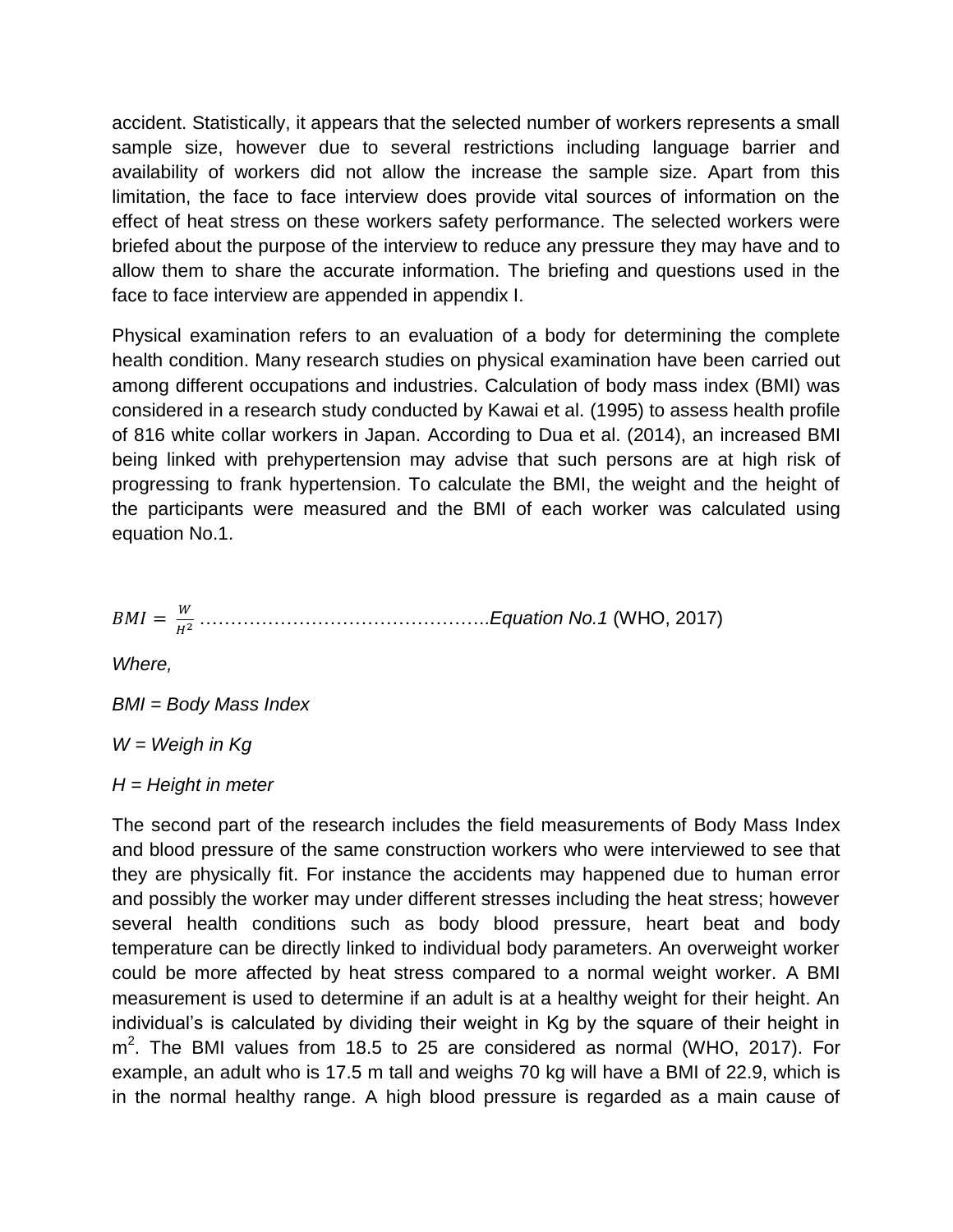hypertension (Daskalopoulou et al., 2015). Poulter et al. (2015) concluded that if a person is having a blood pressure greater than or equal to 140 mmHg systolic blood pressure (SBP) or greater than or equal to 90 mmHg diastolic blood pressure (DBP) is to be classified a hypertension. Carey and Whelton (2018) noted that hypertension is the leading cause of death and disability worldwide. Overall the blood pressure can directly affect the physical abilities of human, thus such workers are more open to accidents (Beevers and MacGregor, 1999).

For the purpose of data collection, five major construction organizations having major projects in the region were requested for cooperation in this research project. Only two construction organizations which were executing jointly a major highway project with an estimate cost of US \$ 305 Million agreed for cooperation with condition that the names of construction organization may not be revealed. This project was started in September 2011 and 82 % of the work was completed by end of 2016.

# **3. Results and Discussion:**

## **3.1 Analysis of Accidents:**

A total of 623 accidents data was provided by the Health and Safety (H & S) team of the project. These accidents were of different types in nature. Based on the accident data, the different types of accidents were initially classified based on their nature under:

### **3.11 Alternate Work Injury (AWI):**

A work injury that results in the injured person being able to perform only restricted (light) duties in the original workplace on the first scheduled work day or shift (or any subsequent work day or shift) on the day after the incident.

# **3.12 First Aid Injury (FAI):**

A work injury that requires first aid treatment, including observations, TT (Tetanus Toxoid) injections, nonprescription drugs, pain killers, examination, oral rehydration, minor dressings even if carried out in the hospital.

### **3.13 Loss Time Injury (LTI):**

A work injury or disease resulting in a fatality, permanent disability or time lost from work of one or more complete work days or shifts, following the fourth day or shift of the incident. Fatalities causes from suicide or natural causes are excluded.

### **3.14 Medical Treatment Injury (MTI):**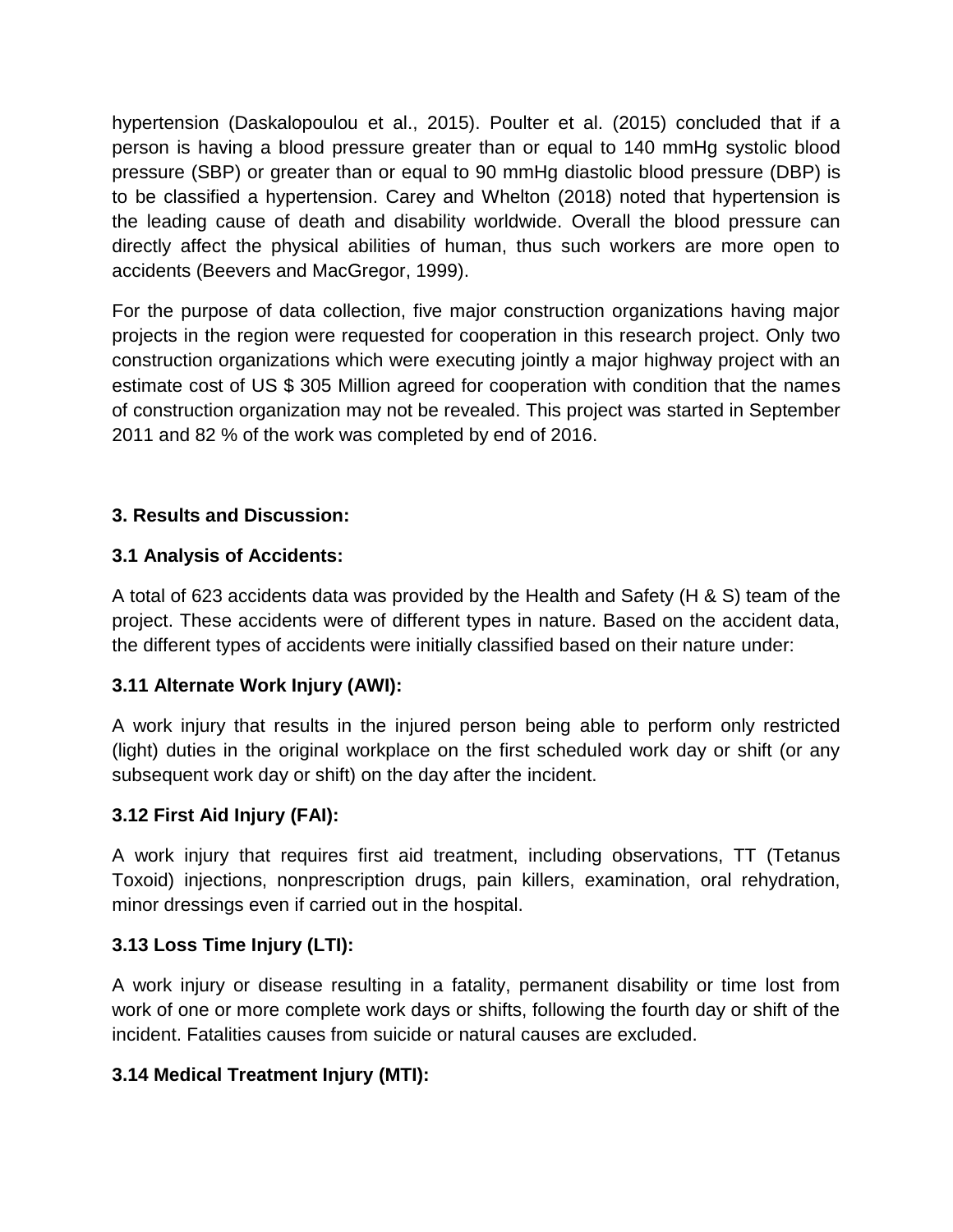A work injury that requires treatment other than the first aid at a hospital or other medical facility.

# **3.15 Property / Equipment Damage:**

These are incidents resulting from workplace activities that caused damage to property or equipment only.

The breakup of these accidents is shown in table 1. Property / equipment damage accidents were at the top with a total number of 580 accidents, followed by MTI (15), FAI (14), LTI (9) and AWI (5). The average numbers of workers on the project during this period (September 2011 to End of 2016) were 2000.

| Year        | <b>Property</b><br><b>Equipme</b><br>nt<br><b>Damage</b> | <b>Alternate</b><br>Work<br><b>Injury</b><br>(AWI) | <b>First Aid</b><br><b>Injury</b><br>(FAI) | <b>Loss</b><br><b>Time</b><br><b>Injury</b><br>(LTI) | <b>Medical</b><br><b>Treatme</b><br>nt Injury<br>(MTI) | <b>Total</b>     | <b>Mean</b>   |
|-------------|----------------------------------------------------------|----------------------------------------------------|--------------------------------------------|------------------------------------------------------|--------------------------------------------------------|------------------|---------------|
| 2011        | $\mathbf 0$                                              | $\overline{0}$                                     | $\overline{0}$                             | $\mathbf 0$                                          | $\Omega$                                               | $\boldsymbol{0}$ | $\mathbf 0$   |
| 2012        | $\overline{7}$                                           | 1                                                  | 1                                          | $\mathbf 0$                                          | $\overline{2}$                                         | 11               | 2.22          |
| 2013        | 155                                                      | $\Omega$                                           | 3                                          | 3                                                    | 4                                                      | 165              | 33            |
| 2014        | 164                                                      | 2                                                  | $\mathbf 0$                                | 5                                                    | 5                                                      | 176              | 35.2          |
| 2015        | 179                                                      | $\overline{2}$                                     | $\overline{7}$                             | 1                                                    | $\overline{4}$                                         | 193              | 38.6          |
| 2016        | 75                                                       | $\mathbf 0$                                        | 3                                          | $\mathbf 0$                                          | $\overline{0}$                                         | 78               | 15.6          |
| Total:      | 580                                                      | $5\phantom{.0}$                                    | 14                                         | 9                                                    | 15                                                     | 623              | $\sim$ $\sim$ |
| <b>Mean</b> | 96.667                                                   | 0.8333                                             | 2.3333                                     | 1.5                                                  | 2.5                                                    | --               | --            |

| Table 1: Summary of Different Types of Accidents (2011 to 2016). |  |  |
|------------------------------------------------------------------|--|--|
|                                                                  |  |  |

Based on the accident reports provided by the construction organization H & S team, these accidents were assessed and classified into different root causes using the model developed by Umar and Egbu (2018). This model identified four categories of "Equipment / Materials", "Worker", "Environment" and "Management" as a main cause of accidents. By using this model it has been revealed that a significant proportion of accidents (41 percent) arise from the "Worker". Furthermore, it is found that Management factor contribution is 31%, Equipment/Materials contribution is 14% and the Environment contribution is 12%. Since the human factor is one of the main cause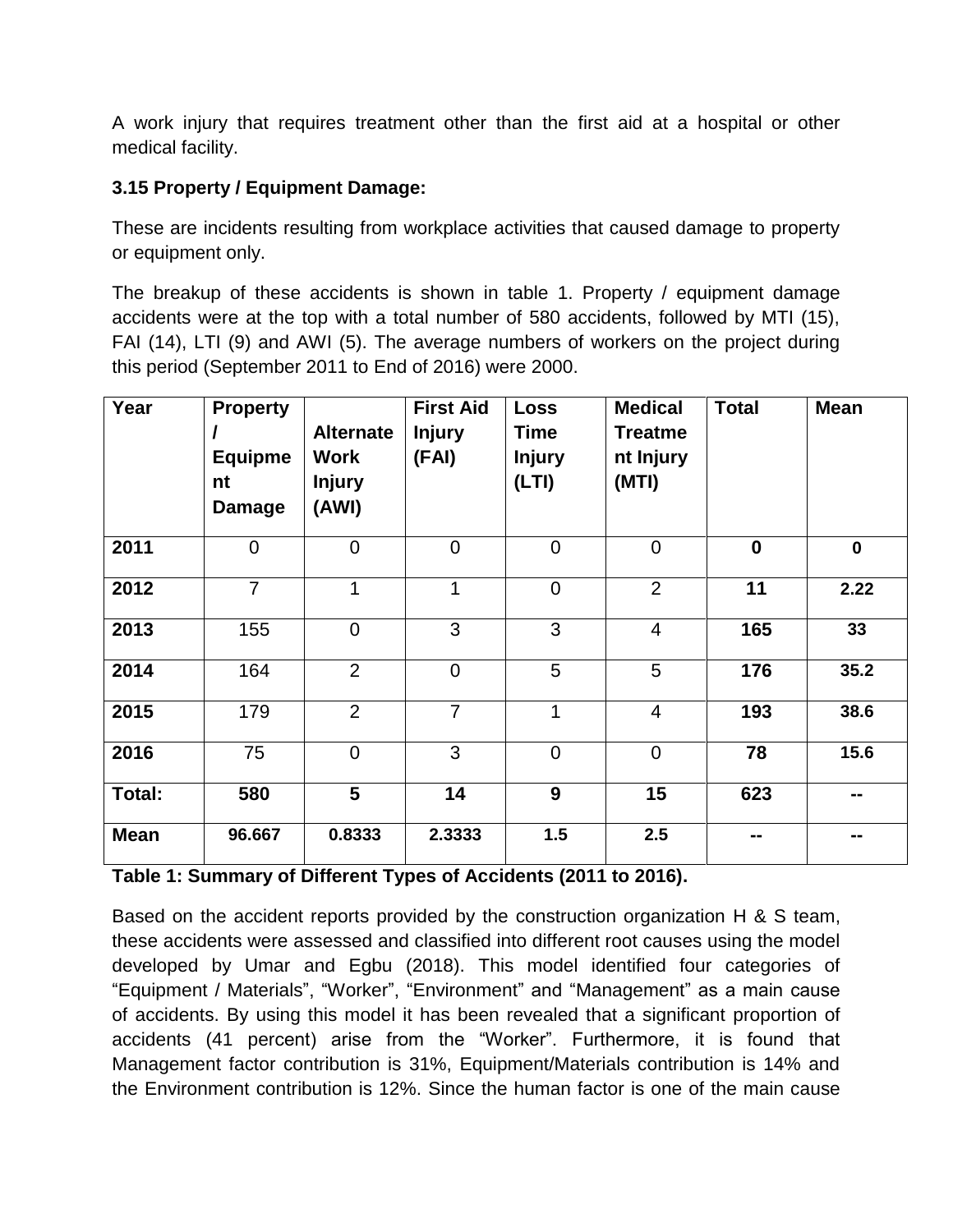of these accidents, thus to understand this factor properly and to develop a relationship with the stress, these accidents were arranged according to their time and day on which they occurred. The results are shown if figure 4. The result shows that the work on the project was carried out on a 24 hours basis. Clearly, the accidents number has increased gradually from 10:00 to 17:00, whereas a decline in number of accidents can be observed after 17:00. This has a direct relationship with the temperature as in Oman; the temperature from 10:00 to 17:00 is normally high compared to the other time of the day. A slightly high number of accidents are also observed in the early morning (3:00 – 6:00) and night time (20:00 – 24:00). This may have no relationship with heat stress but several reasons for example drowsiness of workers and low light arrangement at work place. A huge number of accidents  $(= 32)$  was also observed on Saturday at 16:00 – 17:00, which will of course have a relationship with the heat stress, but also Saturday is the first day of the week where the work started for all private sectors.



**Figure 4: Day and Time of Different Accidents in the Project.**

Similarly, to answer the question what time the severe accidents were happened on this project, an analysis of different types of accidents involving injuries with the time as they happened was performed. The result shown in figure 5 indicates that more severe accidents (MTI) took place around 10:00 to 18:00. The maximum numbers of different types of accidents involving injuries were from 11:00 to 17:00. A slight reduction is observed 18:00 – 19:00 which could be because of possible worker shift change while a minor increase can be observed from 19:00 to 24:00.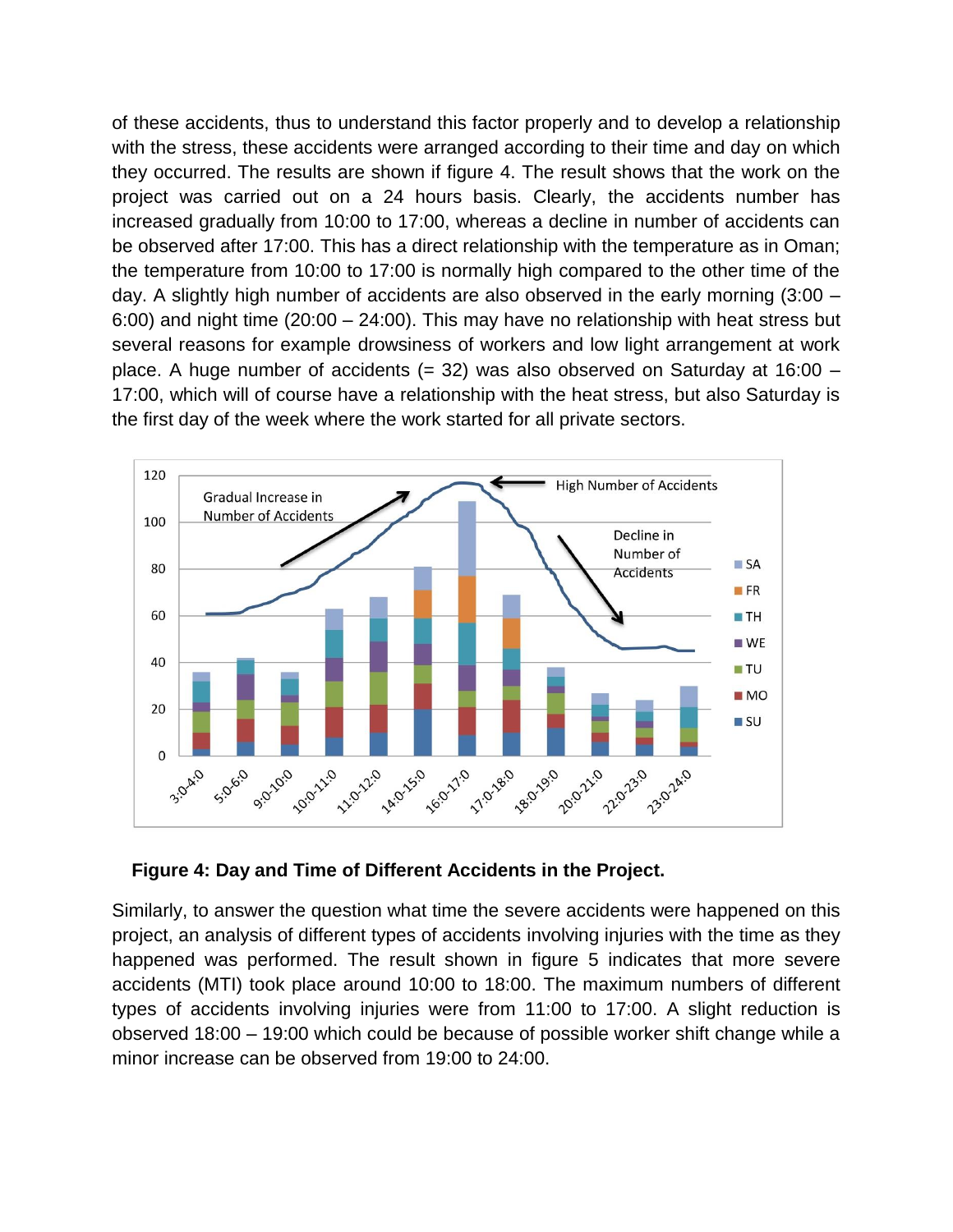

**Figure 5: Accidents Involving Injuries and their time.**

Both the results shows that majority of accidents in project were happened during day time from 11:00 to 17:00. The direct impact of the heat stress therefore cannot be ignored due to the fact that the project is situated in the area which has hot climatic condition and the time at which the accidents (11:00 to 17:00) happened normally has the highest temperature. A Research conducted in Spain by López et al. (2008) involving 1,630,452 accidents spanning over a period of 10 years (1990-2000), considered the time of these accidents and concluded that a larger number of accidents took placed at break time from 10:00 – 11:00 and 14:00 – 15:00. They further concluded that when workers eat, and drink in the morning break and at lunch time can increase the chances of committing an accident and the severity of such accidents could be more. It is worth mentioning that in Spain, the morning break is normally from 10:00 to 11:00, while the lunch break is from 14:00 to 15:00. Another study carried out by Wigglesworth (2006) in Australia considering the 750,000 compensation claims filed by workers during the period from 1968 to 1988, observed that the number of accidents were comparatively more in the mornings than the accidents in the afternoons. Since, the accidents presented in this article is from a single construction project, thus due to the limitation of the data, this may not be enough to reach a more reliable conclusion that what is a more frequent time of accident in construction in Oman.

It has been noted that hot condition at construction sites especially in summer is also observed by the government agencies responsible for health and safety in the country.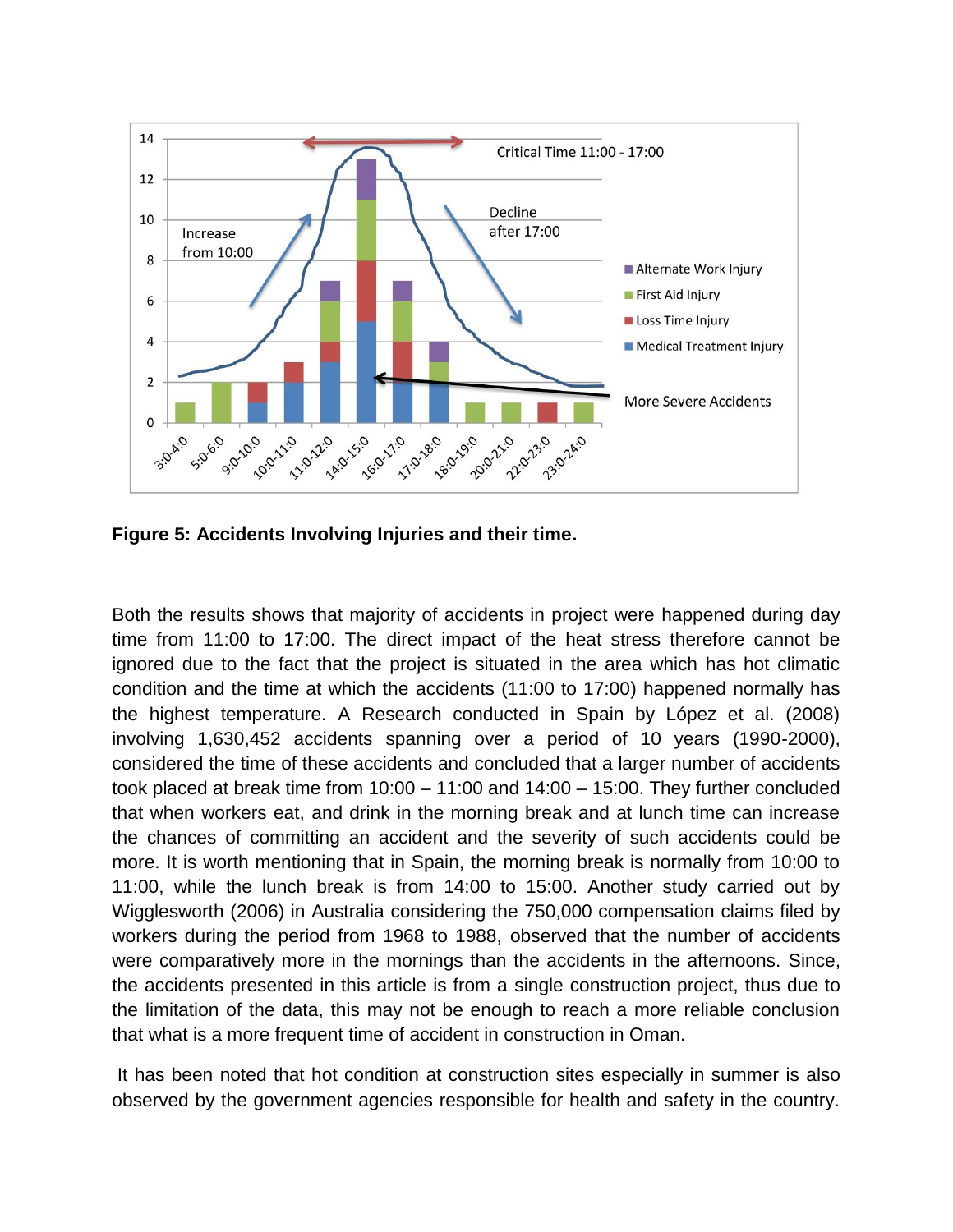According to the article 16 of the Occupational Safety and Health regulations, Oman; workers must not work at construction sites or in open and elevated areas from 12:30pm to 3:30pm during June, July and August (OSHR, 2008). This regulation are widely published and enforced by Ministry of Manpower, Oman, but still the workers have not yet get the full benefits of the regulation. For instance, the workers should be able to use this time (12:30pm to 3:30pm) to take proper rest; however in most construction sites this do not happened. In figure 6, it can be seen that the workers are not working during the break time but they are taking rest on ground and inside the scaffolding. The workers may have no alternative other than taking rest on ground and scaffolding which trigger an important safety.



**Figure 6: Workers Taking Rest During Break Time on Ground and Scaffolding.**

### **3.2 Analysis of Semi-Structured Interview:**

All the interviewees agreed that they were tired enough on the day and time of accidents. An interviewee who is a general worker stated that he was sick by fever on the day when he committed the accident. Most of the interviewees answered that the weather was very hot on the day and time when the accident happened. Majority of the workers reported the hot climate as one of the main cause of the accidents. When asked with the question that how they protect themselves from direct heat, two interviewees responded that they used to keep a wet piece of cloth to cover their head under safety helmet. Two of them responded that they used to come to the shadow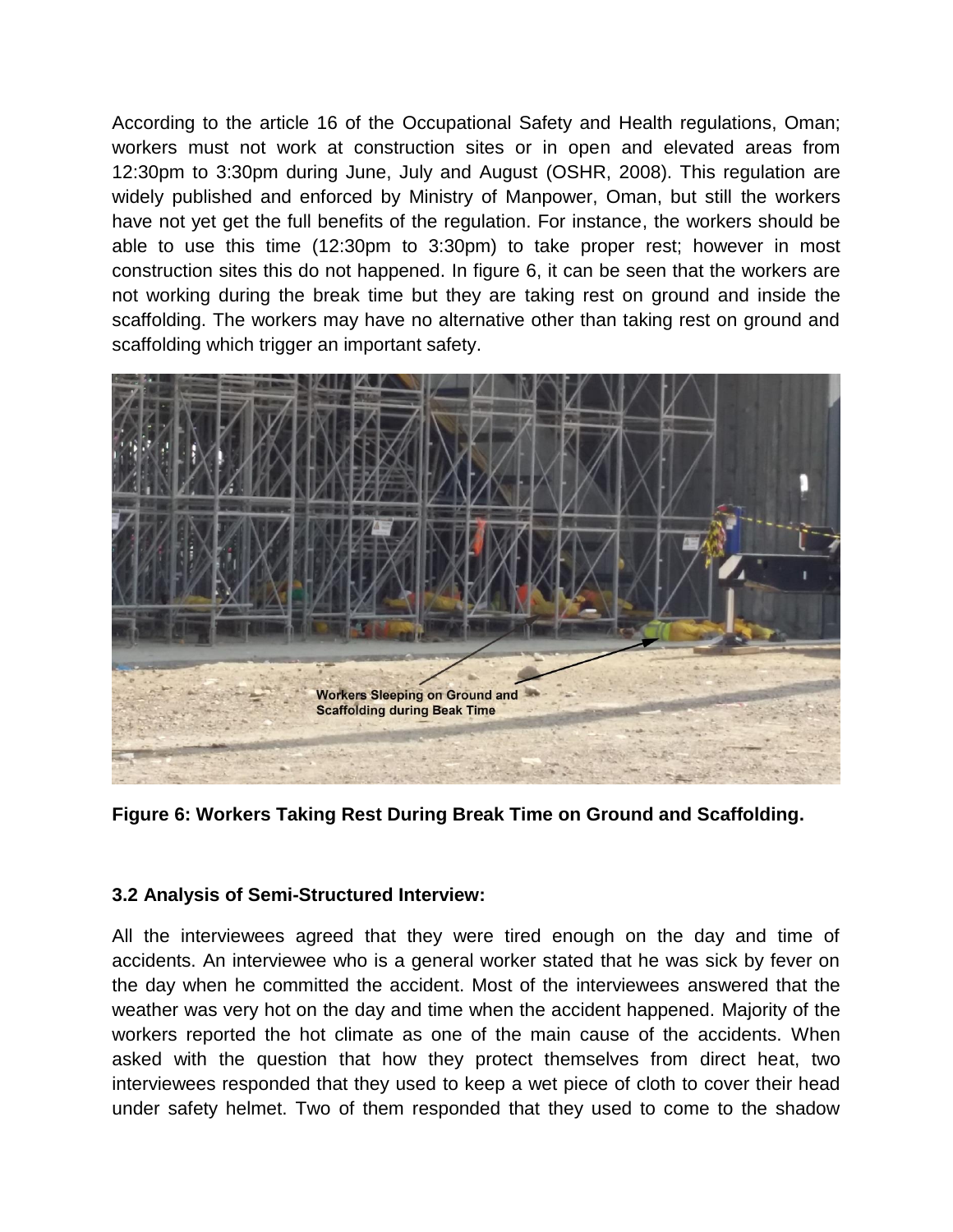area (if available at site) if they feel more tired and exhausted with the heat. Three interviewees reported that in case they feel tired by excessive heat they use to remove their helmet and shoes and lose their uniform to relax. Other responses were pointing out the non-availability of resources such as water for drinking and washing. Some of them reported that they have to work for extended hours due to the shortage of workers and work pressure. Similarly, when the interviewees were asked the question that weather they like to work for overtime, all of them answer with yes. Few of them provided with the reasons stating that it is important for them to work for overtime as this is the way they can get more financial benefits and support their family back in their home countries.

One interviewee who was a dumper driver reported that it is difficult to take day time break in summer time as his duty to supply the required materials to the work place and if he late it suffer the pace of the work. When interviewees were asked with the question that what time you prefer to work, seven out of ten answered that they would prefer to work at night during summer. All workers reported that they don't have any such incentive from the company which helps them to protect from the heat.

Participants were also asked questions on their sleeping habit as this can impact on their work performance and vice versa (Yi and Chan, 2016). Five out of ten reported that they normally sleep for five hours daily, 3 reported that they sleep from 5-6 hours daily and remaining two reported that they normally sleep around 7 hours. This reveals that majority of the participants are under sleep and thus their performance at work would be affected as sleeping habit has a direct link with the body blood pressure (Rees et al., 2013). The exposure to the heat will further affect their body performance such as blood pressure and thus there is a possibility that the workers would not be able to take right decision when dealing with the risk at work.

From the discussion it is reveals that heat stress have some impact on these workers performance including safety performance. According to article 68 of Oman labor law, an employee may not be required to work for more than nine hours a day and to a maximum of 45 hours a week (OLL, 2003). Similarly, article 70 of the same law allowed a worker to work for an overtime of 3 hours per day, up to a maximum of total 12 hours per day. The law also provides criteria on payment of overtime which covers both the overtime for day and night. The overtime should be given to a worker with his consent, that mean that a worker can refused to work for extra hours as overtime. However this is not happening in reality. The first thing is that most of the workforce is coming from developing countries and they prefer to work for overtime so that they can support their family in a better way. Secondly, the companies would like to have the workers who can work for extra hours so that they can catch up with the progress and to avoid hiring of additional workers. Thus in case if a worker refused to overtime, it is most likely the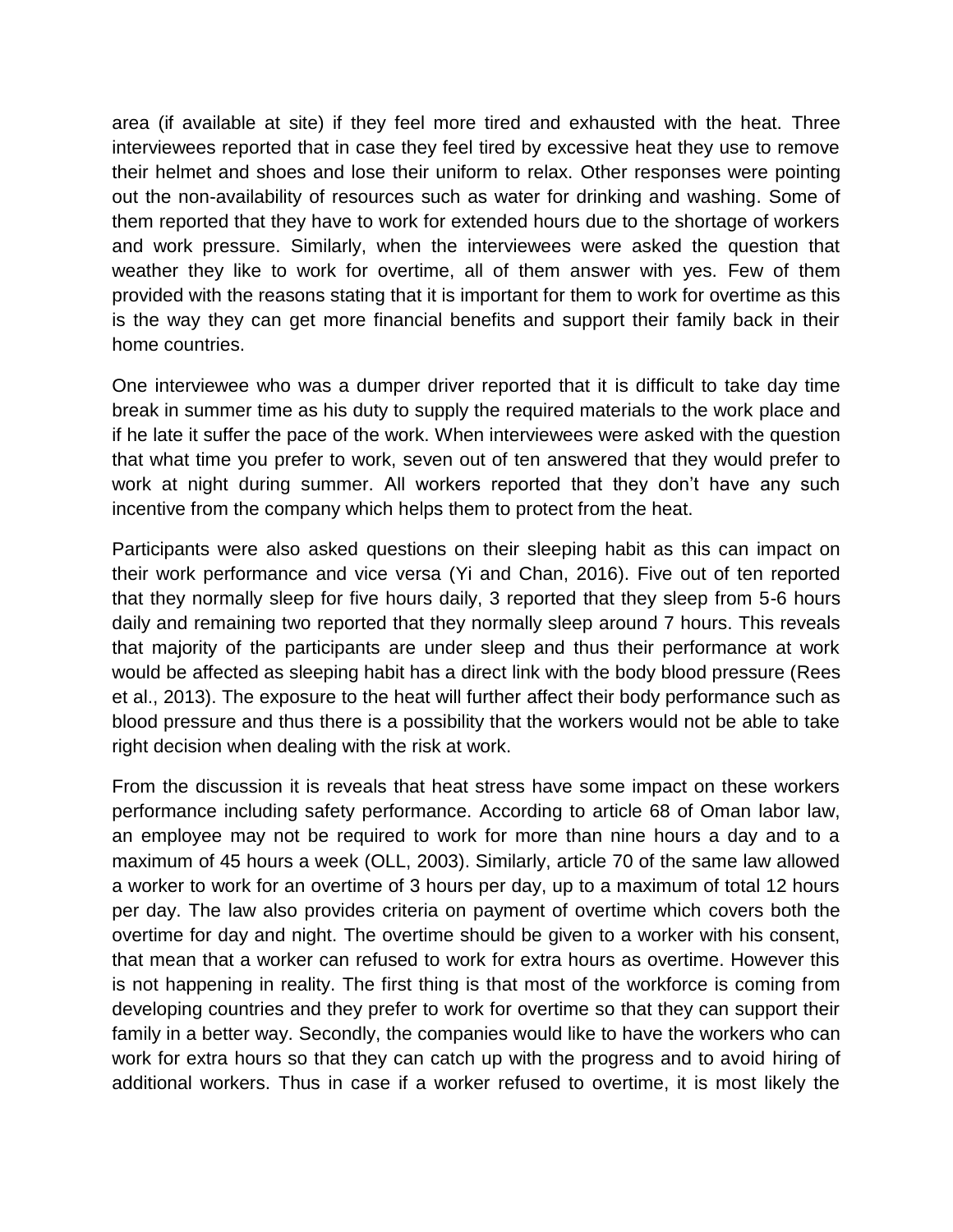company will not renew his contract and later the worker will be replaced by one who is willing to accept overtime.

#### **3.3 Result of Body Mass Index and Blood Pressure:**

The results of the BMI calculation show that BMI of only two participants was in the range of normal healthy range. The BMI of six out of 10 participants was in the range of overweight while 2 participants were obese. There was no participant who was underweight as per BMI value. The mean value of the BMI of the participants was 28.52+2.78. The details BMI of the entire participant are shown in shown in table 2. The results further reveals that the participants classified as overweight and obese were above 25 years. The research conducted in Denmark by Gupta et al. (2018) reported the BMI of 147 blue collar workers from a variety of professions including construction and observed that BMI of 59% of the participants was more than 25. The mean value of the BMI of the selected participants was 26.4+4.80. Similarly, the mean BMI of 932 construction workers in Hong Kong reported by Yi and Chan (2016) was 24.3+3.70. Their reported BMI results further reveal that 2.8% of the participants were underweight, 36.1% were overweight and 6.5% were obese. The finding of a similar research conducted on 314 male construction workers in Netherland shows that based on the BMI results, 70% of the participants were classified as overweight and 22.7% as obese. (Viester et al., 2017). The BMI result from different studies, however, clearly reflects that the majority of construction workers are not in their healthy range of BMI, which will have different consequences.

| <b>Participant</b> | Age        | <b>BMI</b> | <b>Classification</b> | <b>Criteria</b>            |
|--------------------|------------|------------|-----------------------|----------------------------|
|                    | 24         | 24.5       | Normal                |                            |
| $\overline{2}$     | 39         | 27.8       | Overweight            | $BMI = 0 - 18.5 =$         |
| 3                  | 41         | 29.6       | Overweight            | Underweight                |
| $\overline{4}$     | 49         | 29.5       | Overweight            |                            |
| 5                  | 22         | 24.0       | Normal                | $BMI = 18.5 - 25 = Normal$ |
| $6\phantom{1}6$    | 33         | 27.9       | Overweight            |                            |
| $\overline{7}$     | 51         | 33.2       | Obese                 | $=$ 25 $-$ 30 $=$<br>BMI   |
| 8                  | 46         | 28.3       | Overweight            | Overweight                 |
| 9                  | 46         | 31.3       | Obese                 |                            |
| 10                 | 43         | 29.1       | Overweight            | $BMI = 30$ and above =     |
|                    |            |            |                       | <b>Obese</b>               |
| Mean + $SD$        | 39.4+10.05 | 28.52+2.78 |                       |                            |

**Table 2: Result of BMI and its Classification (WHO, 2017).**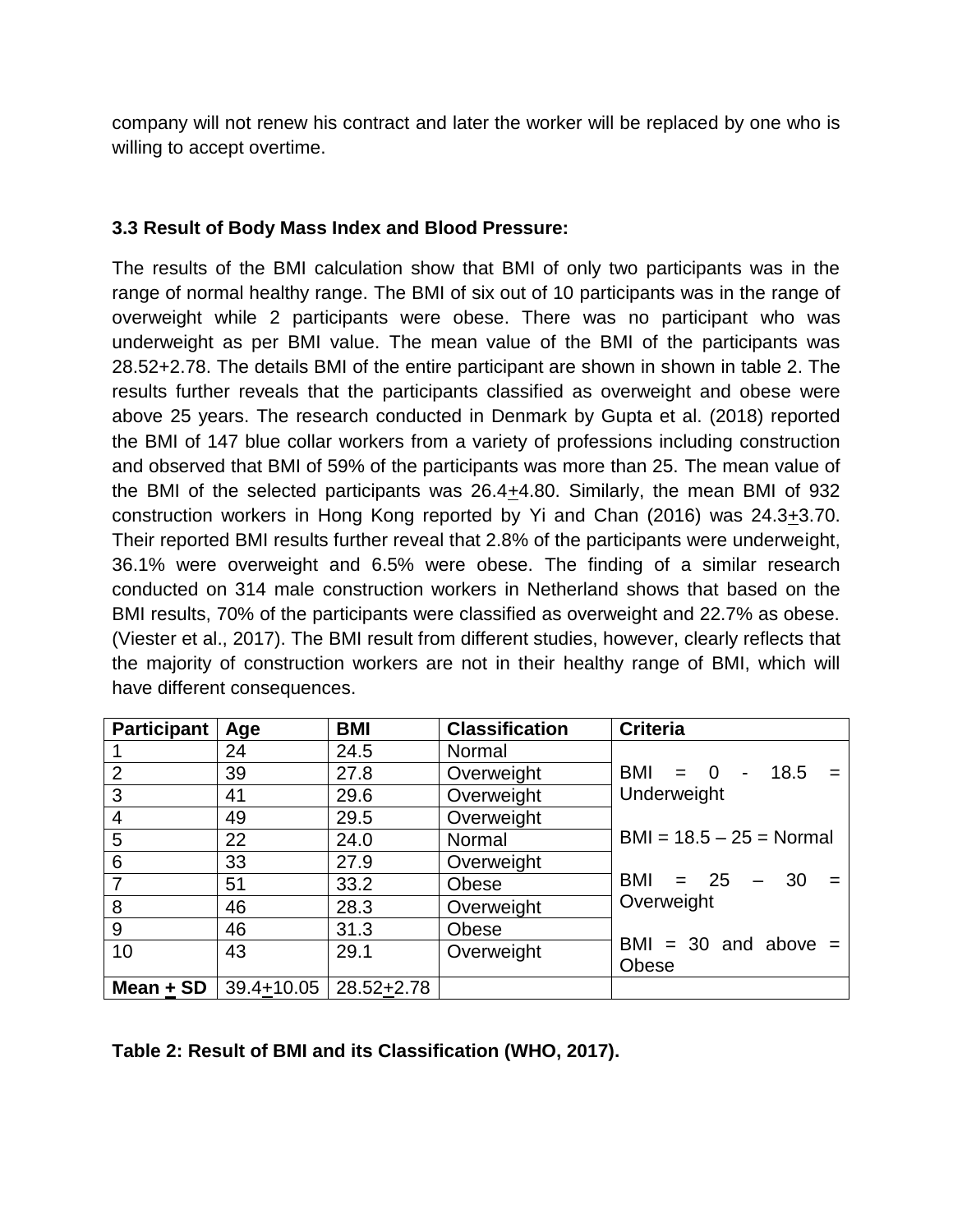The results of this study further reveal that the average DBP of all the participants was equal to 78.3+14.7 (mmHg). Similarly, the average SBP of all the participants was calculated at 136.2+18.3 (mmHg). The results further reveals that 40% (4 participants) blood pressure was more than the threshold and the fall under the hypertension values. Clearly from the BMI results, the majority of participants (80%) are not in the healthy range value. There will be more possibility that such workers would be more affected by heat and thus their safety performance will not be the same as a worker which is classified as normal or healthy. It does indicate that as young workers (age < 25) are healthy thus their safety performance could be better than older workers (age > 25). The argument in terms of heat stress could be valid, but at the same time this need to be kept in mind that the workers with more age become more mature and thus their behavior towards compliance of safety increase which possibly increase safe act (Sawacha and Fong, 1999; Salminen, 2004). Statistics published by the Public Authority (PASI) for Social Insurance in Oman also reveals that more than half of the disbursement cases of work injuries were related to the age group of less than 36 years, representing 76% of the total disbursement cases as shown in figure 7. It is worth mentioning that the PASI only register Omani citizens in their insurance scheme (Umar, 2016). Foreigner workers in Oman are required to be insured under private insurance scheme. Omani workers represent 8% of the total workforce in the construction industry in Oman.



**Figure 7: The Distribution of Disbursement by age Group (PASI, 2014).**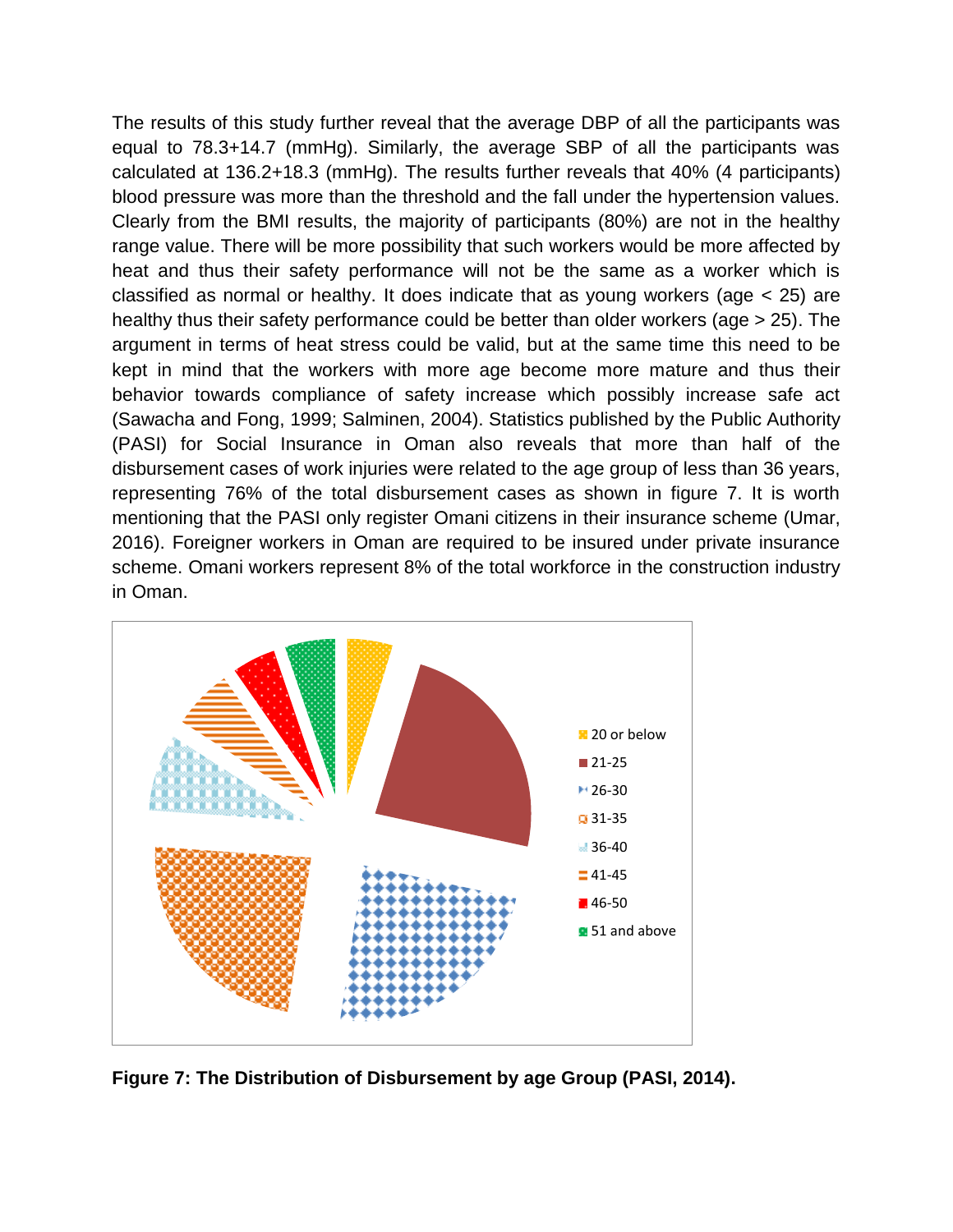### **4. Conclusion and Recommendation:**

Global warming has a deep impact on the construction industry, as construction workers are usually exposed to heat stress, particularly those working in in hot and humid areas. Gulf region is well known for its hot and humid climatic condition. This paper discussed the heat stress as one of the cause of accidents in construction. Data from the literature review and from a selected highway project in Oman shows that heat stress can affect the human abilities and thus the safety can be compromised. The analysis of 623 accidents reveals the time of the day where more severe accidents took place was from 11:00 – 17:00. The results of the semi-structured interview with the workers involved in these accidents further confirm the heat stress as one of the cause of these accidents. Other issue such as availability of clean water for drinking and washing, sleeping habit, overtime, and implementation of day time break in summer. These factors are however, indirectly linked with the heat stress. The results of this study show that 40% of the selected workers were more than the threshold and the fall under the hypertension values. The blood pressure of these workers can be further affected by heat stress and their physical demanding job. The results of BMI index of the selected workers show that 80% of these workers are overweight or obese. Construction workers who are overweight or obese will particularly be more affected by heat stress than the workers who have a normal BMI. The implementation of overtime time regulations in true spirit and letter as described by Ministry of Manpower, Oman will help construction organization to protect their workers not only from heat stress but also from other work related stresses. The literature review and the results of this research suggest that construction workers in Oman can be protected from heat stress by;

i) Providing appropriate supervision to monitor environmental condition in relation to heat stress.

ii) Providing clean and cold drinking water at the site of construction.

iii) Allowing workers to take several short break in hot weather condition.

iv) Providing loose and light colour uniform which can ventilate worker body and don't absorb sun heat.

v) Scheduling more physical demanding works in early morning and afternoon.

vi) Providing training to workers to increase awareness of heat stress and how to protect themselves from this.

vii) Effective implementation of compulsory day time breaks in summer.

vii) Arranging proper rest area at construction site for workers to relax during break.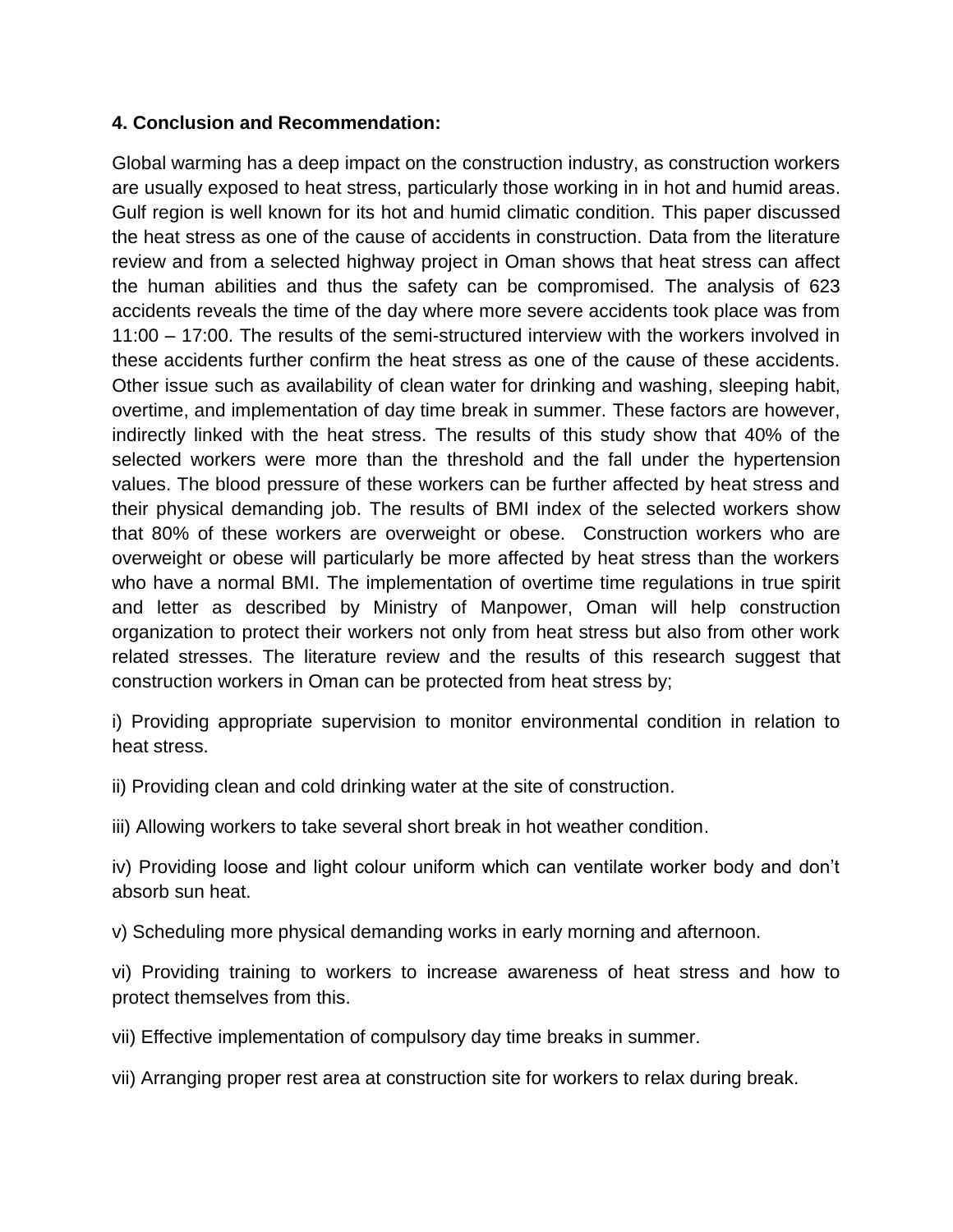ix) Maintaining a healthy diet for workers to avoid high blood pressure.

x) Providing flexibility for workers to accept or reject the overtime.

Apart from these recommendations, there is also a need of awareness in construction organizations to realize the importance of construction safety not only for the financial benefits but also as a social responsibility. Although, this research article provides a very useful information on the heat stress in construction industry in Oman, however there were two main limitation if this study. The fist main limitation of this research was the data used in this article is from a single construction project and the second was a small number of workers selected for face to interview. Further research need to be conducted in construction in Oman to understand the effect of heat stress not only worker safety performance but also productivity.

#### **References:**

- Banik, G., 2010. Trend and causes of fatal accidents in the US construction industry. Southern Polytechnic State University. Georgia, USA. See: <http://ascpro0.ascweb.org/archives/cd/2010/paper/CPRT235002010.pdf> (accessed: 18/03/2018).
- Beevers, D.G.; MacGregor, G.A. Hypertension in Practice, 3rd ed.; CRC Press: Boca Raton, FL, USA, 1999.
- Carey, R.M. and Whelton, P.K., 2018. Prevention, detection, evaluation, and management of high blood pressure in adults: synopsis of the 2017 American College of Cardiology/American Heart Association hypertension guideline. Annals of internal medicine.
- Chan, A.P. and Yi, W., 2016. Heat stress and its impacts on occupational health and performance. Indoor and Built Environment 2016, Vol. 25(1) 3–5.
- Chan, A.P., Yam, M.C., Chung, J.W. and Yi, W., 2012. Developing a heat stress model for construction workers. Journal of Facilities Management, 10(1), pp.59-74.
- CIC, 2016. (Construction Industry Council). Guidelines on Site Safety Measures for Working in Hot Weather. Publication Version 2. Construction Industry Council, Hong Kong See: <http://www.hkcic.org/eng/info/publication.aspx?langType=1033&id=4458> (accessed 11/12/2017).
- Daskalopoulou, S.S., Rabi, D.M., Zarnke, K.B., Dasgupta, K., Nerenberg, K., Cloutier, L., Gelfer, M., Lamarre-Cliche, M., Milot, A., Bolli, P. and McKay, D.W., 2015. The 2015 Canadian Hypertension Education Program recommendations for blood pressure measurement, diagnosis, assessment of risk, prevention, and treatment of hypertension. Canadian Journal of Cardiology, 31(5), pp.549-568.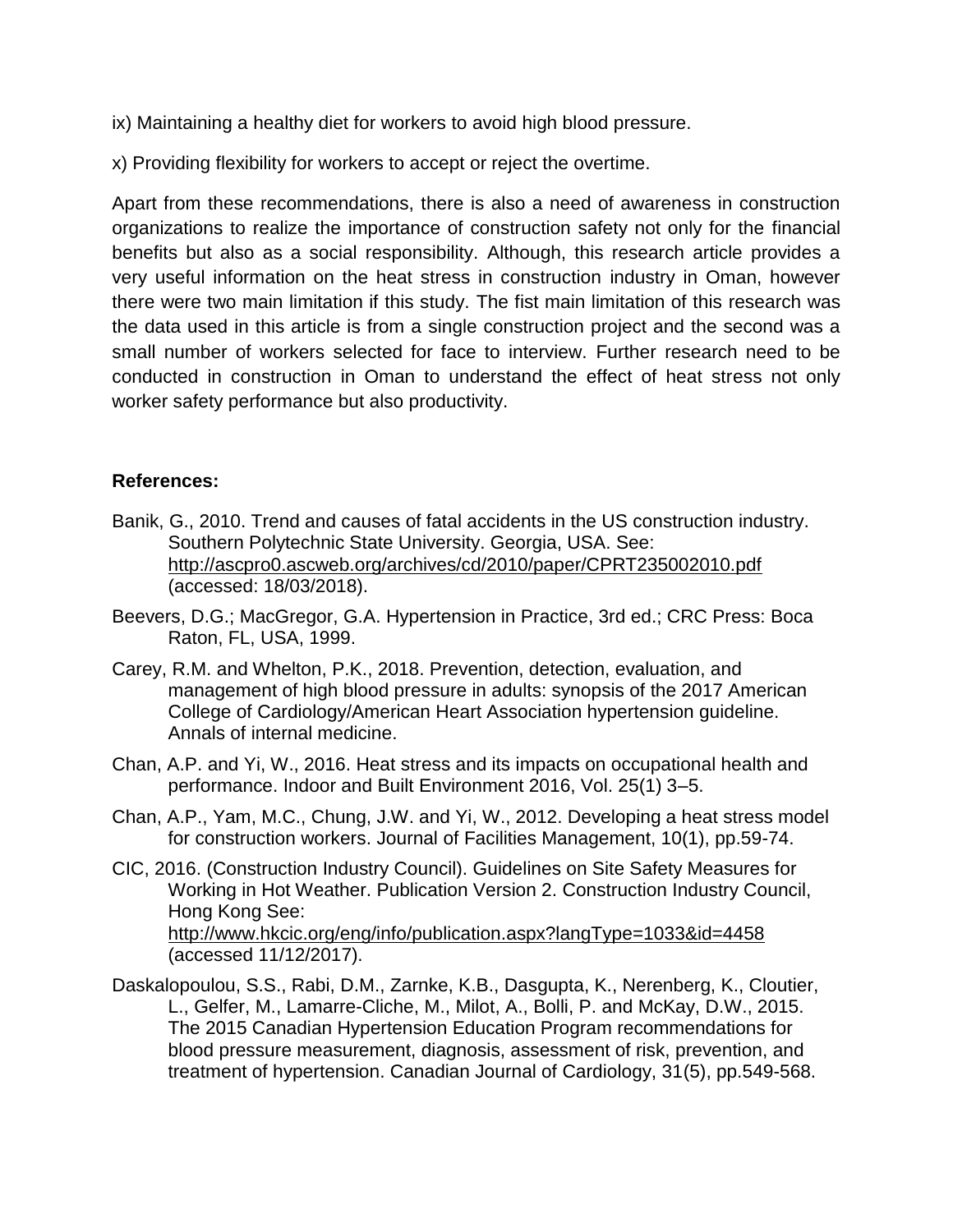- Deloitte, 2015. Deloitte GCC Powers of Construction 2015 Construction The Economic Barometer for the Region. Deloitte, Dubai, United Arab Emirates. See [http://business-humanrights.org/sites/default/files/documents/Deloitte-GCC-](http://business-humanrights.org/sites/default/files/documents/Deloitte-GCC-Powers-of-Construction-2015.pdf)[Powers-of-Construction-2015.pdf](http://business-humanrights.org/sites/default/files/documents/Deloitte-GCC-Powers-of-Construction-2015.pdf) (accessed: 29/03/2018).
- DH, 2010. (Department of Health). Preventive Measures against Heat Stroke and Sun Burn. Department of Health, the Government of the Hong Kong Special Administrative Region, Hong Kong. See: <http://www.dh.gov.hk/english/press/2010/100706-3.html> (accessed 11/08/2017).
- Dua, S., Bhuker, M., Sharma, P., Dhall, M. and Kapoor, S., 2014. Body mass index relates to blood pressure among adults. North American journal of medical sciences, 6(2), p.89.
- Gupta, N., Heiden, M., Mathiassen, S.E. and Holtermann, A., 2018. Is self-reported time spent sedentary and in physical activity differentially biased by age, gender, body mass index, and low-back pain?. Scandinavian journal of work, environment & health, 44(2), pp.163-170.
- Hancher, D.E. and Abd-Elkhalek, H.A., 1998. Effect of hot weather on construction labor productivity and costs. COST ENG(MORGANTOWN WVA), 40(4), pp.32-36.
- Hansen, J. and Sato, M., 2016. Regional climate change and national responsibilities. Environmental Research Letters, 11(3), p.034009.
- Ikpe.E, Hammon, F and Oloke.D (2012). Cost-Benefit Analysis for Accident Prevention in Construction Projects. Journal of Construction Engineering Management, 138(8): 991 – 998.
- ILO (International Labour Organization); 2015. Construction: a hazardous work. See: [http://www.ilo.org/safework/areasofwork/hazardous-work/WCMS\\_356576/lang-](http://www.ilo.org/safework/areasofwork/hazardous-work/WCMS_356576/lang--en/index.htm) [en/index.htm](http://www.ilo.org/safework/areasofwork/hazardous-work/WCMS_356576/lang--en/index.htm) (accessed 11/03/2017).
- Kawai, N., Kawai, T. and Kawai, K., 1995. Ultrasonic and laboratory studies on fatty liver in white-collar workers. Nihon Shokakibyo Gakkai zasshi= The Japanese journal of gastro-enterology, 92(7), pp.1058-1065.
- Larsen, A.D., Hannerz, H., Møller, S.V., Dyreborg, J., Bonde, J.P., Hansen, J., Kolstad, H.A., Hansen, Å.M. and Garde, A.H., 2017. Night work, long work weeks, and risk of accidental injuries. A register-based study. Scandinavian journal of work, environment & health, 43(6), pp.578-586.
- Liu, X. and Wang, X., 2017. Development of a Smart Work Site for Early Warning of Heat Stress. In Proceedings of the 20th International Symposium on Advancement of Construction Management and Real Estate (pp. 863-873). Springer, Singapore.
- López, M.A.C., Ritzel, D.O., Fontaneda, I. and Alcantara, O.J.G., 2008. Construction industry accidents in Spain. Journal of safety research, 39(5), pp.497-507.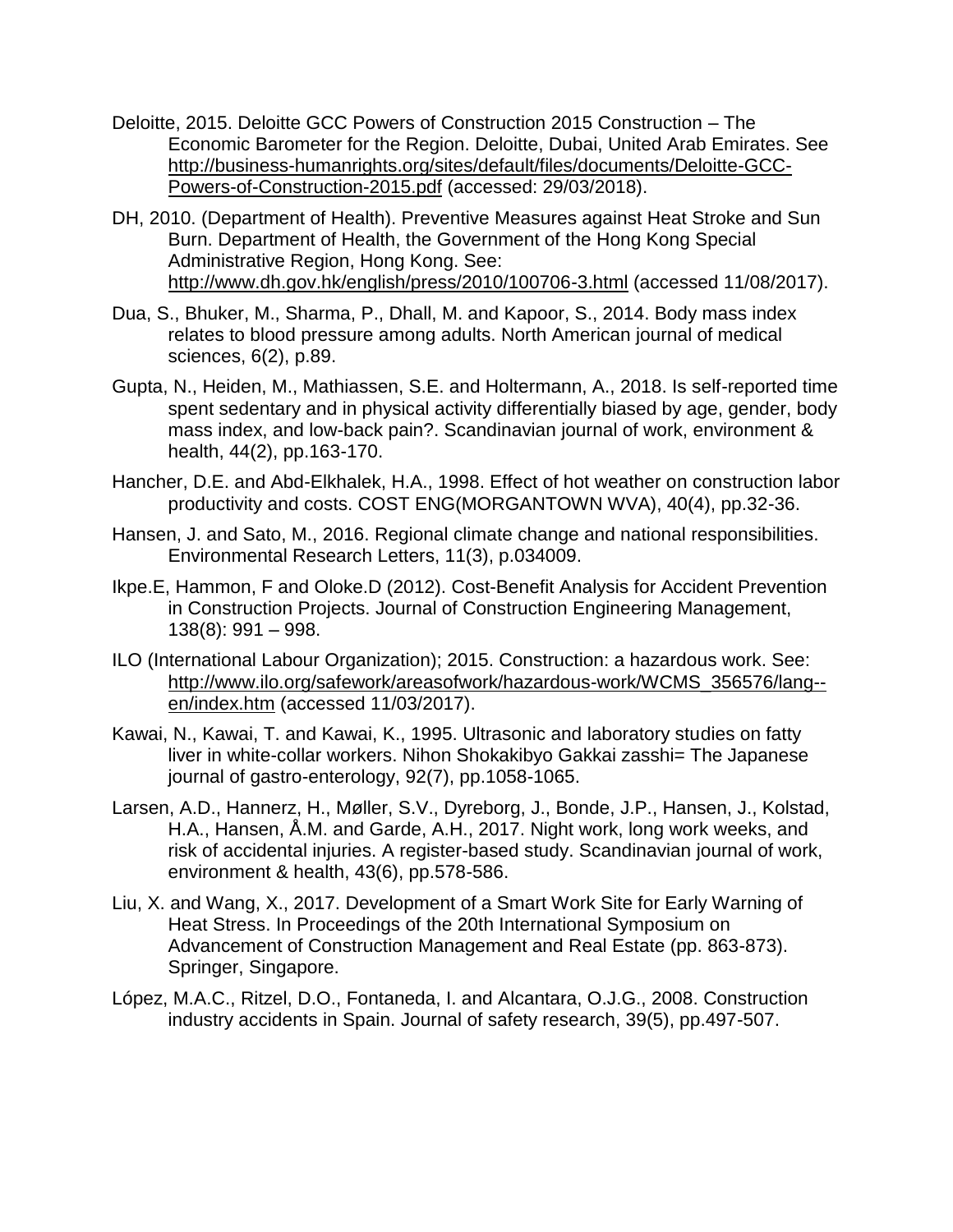- McInnes, J.A., Akram, M., MacFarlane, E.M., Keegel, T., Sim, M.R. and Smith, P., 2017. Association between high ambient temperature and acute work-related injury: a case-crossover analysis using workers' compensation claims data. Scandinavian journal of work, environment & health, 43(1). p86-94.
- MD, 2016. (Muscat Daily), 2016. "2016 Was Hottest Year on Record". Published in daily newspaper "Muscat Daily" dated 22 January 2017. Muscat Daily, Muscat Oman, 2017. See: [http://www.muscatdaily.com/Archive/Oman/2016-was-hottest-year](http://www.muscatdaily.com/Archive/Oman/2016-was-hottest-year-on-record-WMO-4xdr)[on-record-WMO-4xdr](http://www.muscatdaily.com/Archive/Oman/2016-was-hottest-year-on-record-WMO-4xdr) (accessed: 19/11/2017).
- Mehta, R.K., Peres, S.C., Kannan, P., Rhee, J., Shortz, A.E. and Mannan, M.S., 2017. Comparison of objective and subjective operator fatigue assessment methods in offshore shiftwork. Journal of Loss Prevention in the Process Industries, 48, pp.376-381.
- Miguel A. Camino Lópeza, Ignacio Fontanedab, Oscar J. González Alcántarab, Dale O. Ritzel (2011). The special severity of occupational accidents in the afternoon: "The lunch effect". Accident Analysis and Prevention, 43 (2011) 1104-1116.
- NCSI (2015). (National Centre for Statistics and Information), Oman. Statistical Year Book Issued No. 43. See: https://www.ncsi.gov.om/Elibrary/LibraryContentDoc/ben\_Statistical\_Year\_Book\_ 2015\_740d0da1-01d2-4f42-a159-6102a49ecf59.pdf (accessed 15/10/2016).
- NCSI, 2017. National Centre for Statistics and Information. Monthly Statistical Bulletin, January, 2017. National Centre for Statistics and Information, Muscat, Oman.
- NSC, 2017. (National Safety Council). Summer Heat Can Be Deadly for Construction Workers, CPWR Cautions. National Safety Council, Illinois, USA. See: [http://www.safetyandhealthmagazine.com/articles/15778-summer-heat-can-be](http://www.safetyandhealthmagazine.com/articles/15778-summer-heat-can-be-deadlyfor-construction-workers)[deadlyfor-construction-workers](http://www.safetyandhealthmagazine.com/articles/15778-summer-heat-can-be-deadlyfor-construction-workers) (accessed 14/12/2017).
- NTSB, 1990. (National Transportation Safety Board. 1990). Marine Accident Report Grounding of the US Tankship Exxon Valdez on Bligh Reef, Prince William Sound, near Valdez Alaska, March 24, 1989. Washington, DC: National Transportation Safety Board.
- NTSB, 1990a. (National Transportation Safety Board. 1999a). Evaluation of U.S. Department of Transportation Efforts in the 1990s to Address Operator Fatigue. Washington, DC: Department of Transportation.
- OLL, 2003. (Oman Labor Law). Oman Labor Law, Issued vide Royal decree No. 35/2003. Ministry of Manpower, Muscat, Oman. See: [http://www.oman.om/wps/wcm/connect/ac78dc4f-69f0-4ddd-ad36](http://www.oman.om/wps/wcm/connect/ac78dc4f-69f0-4ddd-ad36-eefb357a43f6/Omani+Labour+Law.pdf?MOD=AJPERES) [eefb357a43f6/Omani+Labour+Law.pdf?MOD=AJPERES](http://www.oman.om/wps/wcm/connect/ac78dc4f-69f0-4ddd-ad36-eefb357a43f6/Omani+Labour+Law.pdf?MOD=AJPERES) (accessed 26/12/2017).
- ONS, 2017. (Office for National Statistics). Construction statistics: Number 18, 2017 edition. Office for National Statistics, 2017. UK. See: [https://www.ons.gov.uk/businessindustryandtrade/constructionindustry/articles/co](https://www.ons.gov.uk/businessindustryandtrade/constructionindustry/articles/constructionstatistics/number182017edition) [nstructionstatistics/number182017edition](https://www.ons.gov.uk/businessindustryandtrade/constructionindustry/articles/constructionstatistics/number182017edition) (accessed 01/02/2018).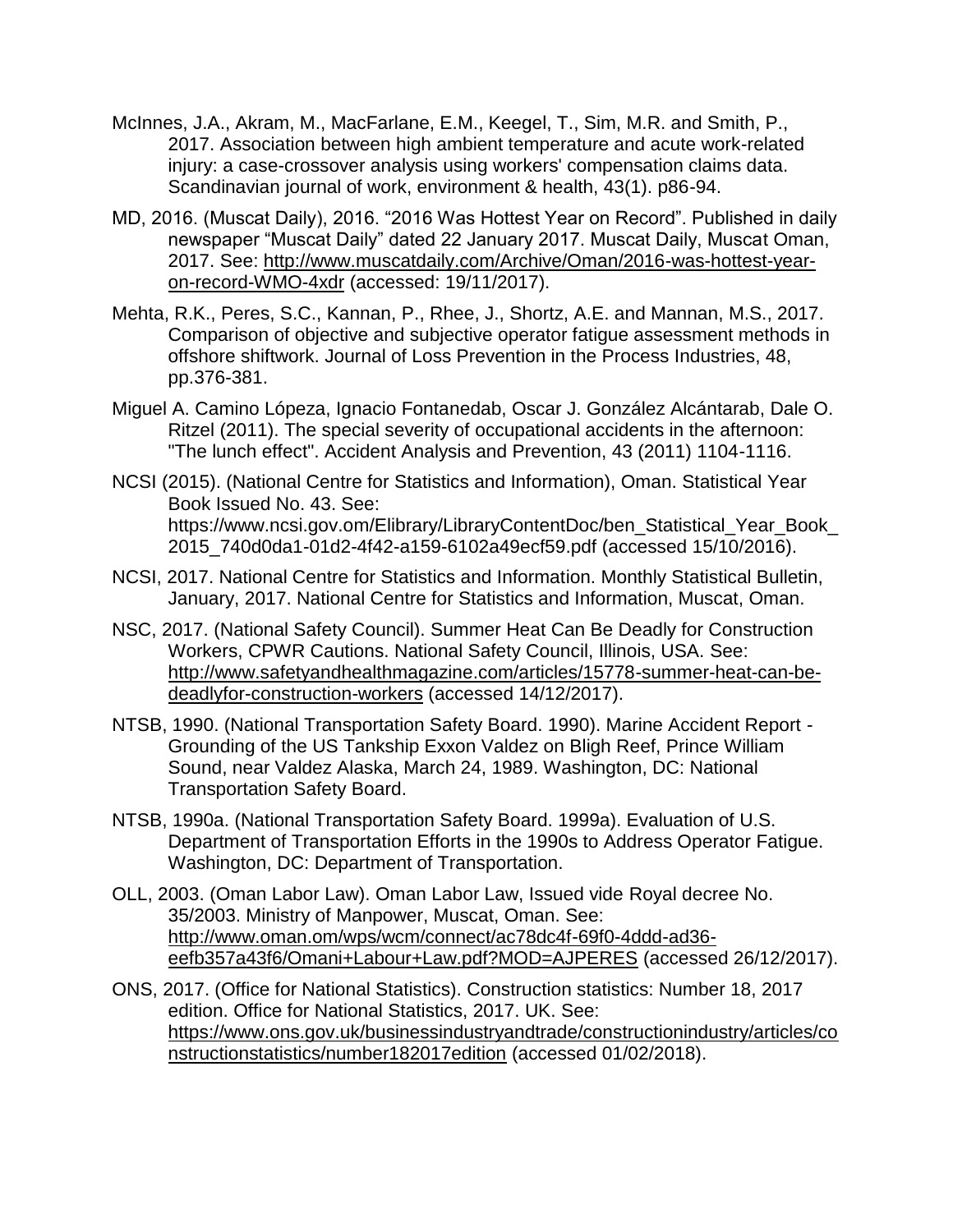- OSHA, 2013. (Occupational Safety and Health Administration). Safety stand-down at work sites throughout Southeast to focus on heat-related illnesses and injuries. News Release—Region 4. OSHA, Washington, USA. See: <https://www.osha.gov/news/newsreleases/region4/05302013> (accessed 14/12/2017).
- OSHA, 2017. (Occupational Safety and Health Administration). Protecting Workers from Heat Stress. OSHA, Washington, USA. See: <https://www.osha.gov/Publications/osha3154.pdf> (accessed 14/01/2018).
- OSHR, 2008, (Occupational Safety and Health regulations, Oman). Occupational Safety and Health regulations, Oman, Ministerial decree no 286/2008; Issued on the 22nd June 2008. Ministry of Manpower, Muscat, Oman. See: [http://www.oman.om/wps/wcm/connect/198e373d-866b-46fd-90b9](http://www.oman.om/wps/wcm/connect/198e373d-866b-46fd-90b9-fd1dd8fec77d/Occupational+health+and+safety+framework.pdf?MOD=AJPERES) [fd1dd8fec77d/Occupational+health+and+safety+framework.pdf?MOD=AJPERES](http://www.oman.om/wps/wcm/connect/198e373d-866b-46fd-90b9-fd1dd8fec77d/Occupational+health+and+safety+framework.pdf?MOD=AJPERES) (accessed 26/12/2017).
- PASI, 2014. (Public Authority for Social Insurance). 21th Annual Report 2013. Public Authority for Social Insurance, Muscat, Oman. See: https://www.pasi.gov.om/en/Pages/AboutUs/AnnualReports.aspx (accessed 12/02/2018).
- Poulter, N.R.; Prabhakaran, D.; Causlfield, M. 2015. Hypertension. Lancet, 386 (995): 801–812.
- Rees, K., Dyakova, M., Ward, K., Thorogood, M. and Brunner, E., 2013. Dietary advice for reducing cardiovascular risk. Cochrane Database Syst Rev, 3.
- Salminen, S., 2004. Have young workers more injuries than older ones? An international literature review. Journal of safety research, 35(5), pp.513-521.
- Sawacha, E., Naoum, S. and Fong, D., 1999. Factors affecting safety performance on construction sites. International journal of project management, 17(5), pp.309- 315.
- SHJ, 2017. (Statistical Handbook of Japan). Manufacturing and Construction. Statistical Handbook of Japan, 2017. Statistics Bureau, Ministry of Internal Affairs and Communication, Tokyo, Japan. See: http://www.stat.go.jp/english/data/handbook/pdf/2017all.pdf (accessed 01/02/2018).
- TOM (2017). Time of Oman, (daily newspaper). "Oman budget: Despite austerity, Oman committed to investment" See: http://timesofoman.com/article/99741/Oman/Government/Oman-budget:-Despiteausterity-Oman-committed-to-investment (accessed 19/01/2017).
- TOM, 2015-a. (Time of Oman, daily newspaper). Omani companies compromise safety of workers for higher production. Time of Oman, Muscat, Oman. See: [http://timesofoman.com/article/48505/Oman/Sunday-Beat:-Omani-companies](http://timesofoman.com/article/48505/Oman/Sunday-Beat:-Omani-companies-compromise-safety-of-workers-for-higher-production)[compromise-safety-of-workers-for-higher-production](http://timesofoman.com/article/48505/Oman/Sunday-Beat:-Omani-companies-compromise-safety-of-workers-for-higher-production) (accessed: 29/01/2018).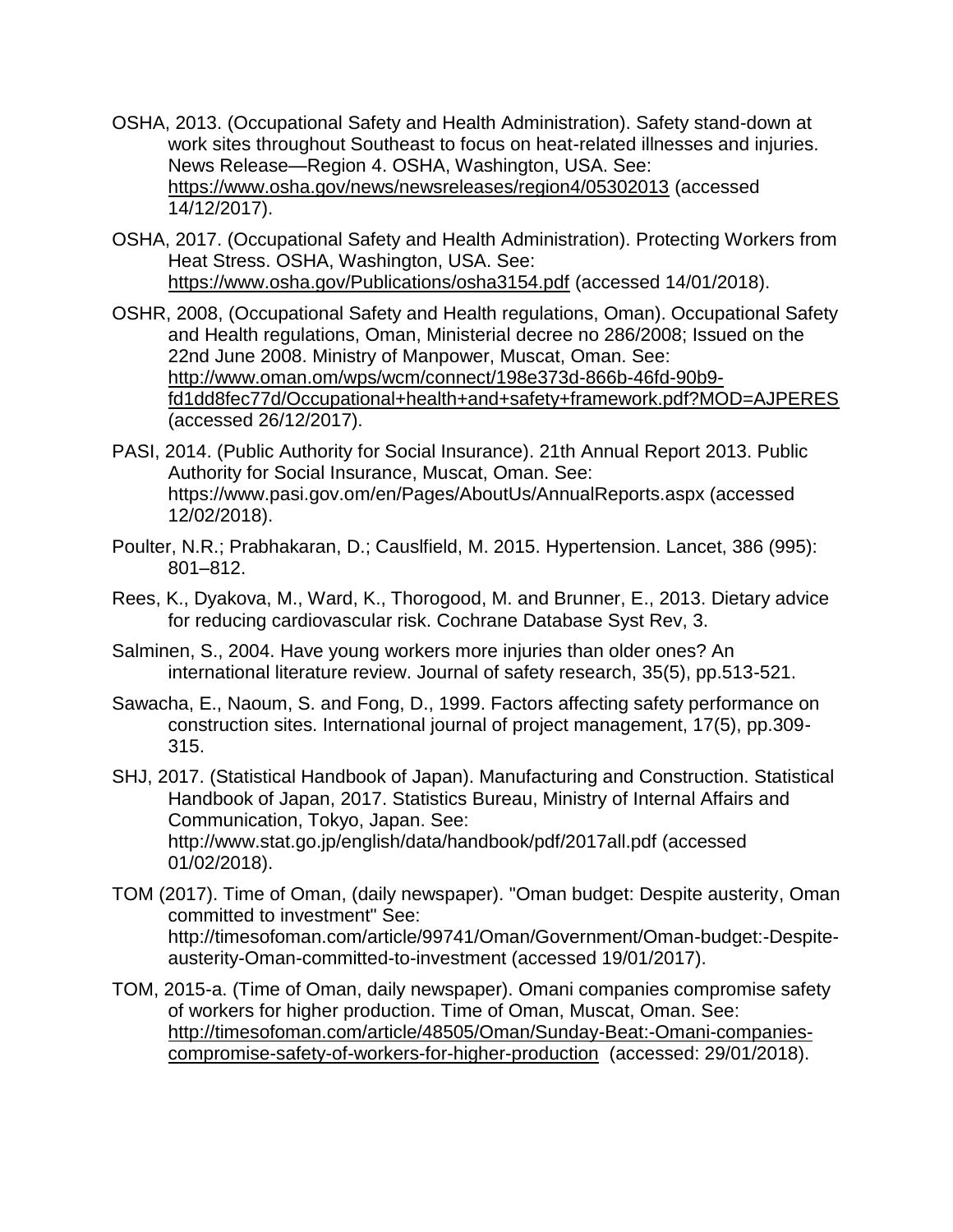- TOM, 2015-b, (Time of Oman), 2015. "Oman weather: Sultanate likely to record hottest day in the region". Published in Daily Time of Oman dated 10 August 2015. Time of Oman, Muscat Oman, 2015. See: [http://timesofoman.com/article/65283/Oman/Environment/Oman-weather:-](http://timesofoman.com/article/65283/Oman/Environment/Oman-weather:-Sultanate-likely-to-record-hottest-day-in-the-region) [Sultanate-likely-to-record-hottest-day-in-the-region](http://timesofoman.com/article/65283/Oman/Environment/Oman-weather:-Sultanate-likely-to-record-hottest-day-in-the-region) (accessed 19/11/2017).
- Umar, T. and Egbu, C., 2018. Causes of construction accidents in Oman. Middle East Journal of Management, 5(1), pp.21-33.
- Umar, T. and Egbu, C., 2018. Occupational Safety and Health Regulations in Oman. Proceedings of the Institution of Civil Engineers- Management, Procurement and Law. DOI: 10.1680/jmpal. 18-00007.
- Umar, T. and Egbu, C., 2018. Perceptions on Safety Climate in the Construction Industry (A case study of Oman). Proceedings of the Institution of Civil Engineers- Management, Procurement and Law. DOI: 10.1680/jmpal. 18-00001.
- Umar, T. and Wamuziri, S. (2016) A review of construction safety, challenges and opportunities – Oman perspective. In Proceedings of 5th World Construction Symposium, Colombo, Sri Lanka (Sandanayake YG, Karunasena GI and Ramachandra T (eds)). University of Moratuwa, Colombo, Sri Lanka, pp. 14–22.
- Umar, T., 2016, December. Briefing: Cost of accidents in the construction industry of Oman. In Proceedings of the Institution of Civil Engineers-Municipal Engineer (Vol. 170, No. 2, pp. 68-73). Thomas Telford Ltd.
- Umar, T., Wamuziri, S. and Egbu, C. (2017). "Factors that Influence Safety Climate in Construction in Oman". In Fidelis Emuze and Mike Behm (Editors). Proceedings of Joint CIB W099 and TG59 International Safety, Health, and People in Construction Conference. 2017. 11-13 June 2017, Cape Town, South Africa. Pages 99 – 113, ISBN: 978-1-920508-78-4.
- USAG, 2015, (Utility Strike Avoidance Group). "2013 Utility strike damages report", June 2015. Utility Strike Avoidance Group, London, UK. See: [http://www.utilitystrikeavoidancegroup.org/uploads/1/3/6/6/13667105/usag\\_2013](http://www.utilitystrikeavoidancegroup.org/uploads/1/3/6/6/13667105/usag_2013_report.pdf) report.pdf (accessed: 18/03/2018).
- Viester, L., Verhagen, E.A., Bongers, P.M. and van der Beek, A.J., 2017. Effectiveness of a Worksite Intervention for Male Construction Workers on Dietary and Physical Activity Behaviors, Body Mass Index, and Health Outcomes: Results of a Randomized Controlled Trial. American Journal of Health Promotion, p.0890117117694450.
- WHO (2017). (World Health Organization). Health Equity Assessment Toolkit (HEAT). Version 2.0. Geneva, World Health Organization, 2017. See: [http://www.who.int/gho/health\\_equity/heat\\_technical\\_notes.pdf?ua=1](http://www.who.int/gho/health_equity/heat_technical_notes.pdf?ua=1) (accessed 15/01/2017).
- Wigglesworth, E., 2006. Occupational injuries by hour of day and day of week: a 20‐ year study. Australian and New Zealand journal of public health, 30(6), pp.505- 508.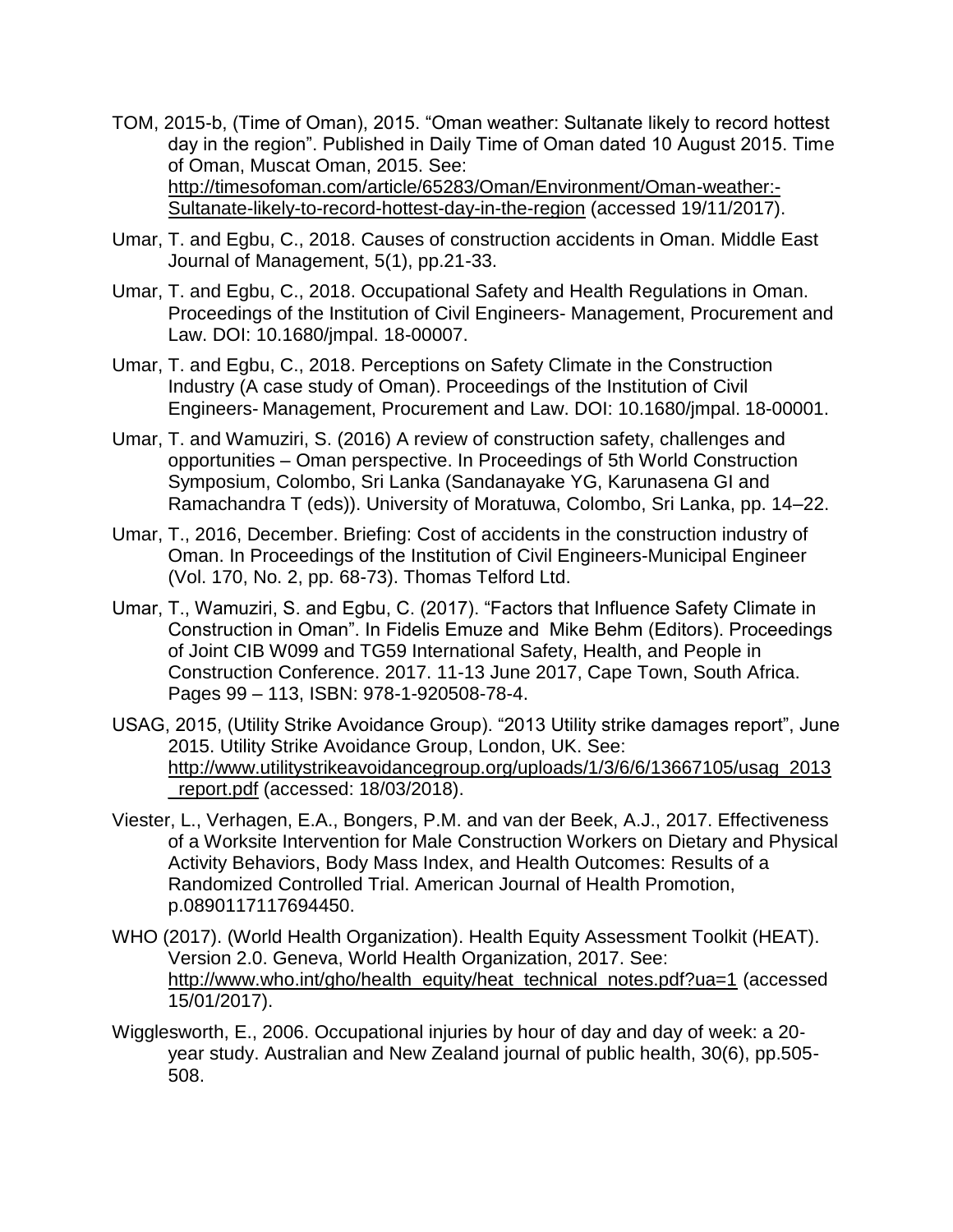- Xiang, J., Bi, P., Pisaniello, D., Hansen, A. and Sullivan, T., 2014. Association between high temperature and work-related injuries in Adelaide, South Australia, 2001– 2010. Occup Environ Med, 71(4), pp.246-252.
- Yi, W. and Chan, A., 2016. Health Profile of Construction Workers in Hong Kong. International journal of environmental research and public health, 13(12), p.1232.
- Yi, W., and Chan, Albert, P.C. (2017). Effects of Heat Stress on Construction Labor Productivity in Hong Kong: A Case Study of Rebar Workers. International Journal of Environmental Research and Public Health. DOI: 10.3390/ijerph14091055.
- Yi, W., Chan, A.P., Wong, F.K. and Wong, D.P., 2017. Effectiveness of a newly designed construction uniform for heat strain attenuation in a hot and humid environment. Applied ergonomics, 58, pp.555-565.
- Aryal, A., Ghahramani, A. and Becerik-Gerber, B., 2017. Monitoring fatigue in construction workers using physiological measurements. Automation in Construction, 82, pp.154-165.
- Tse, M.; Wan, V.T.; Wong, A.M. Pain and pain-related situations surrounding community-dwelling older persons. J. Clin. Nurs. 2013, 22, 1870–1879.
- Tse, M.M.Y.;Wan, V.T.C.; Ho, S.S.K. Profile of pain and use of pharmacological and non-pharmacological methods for relieving pain in older persons in nursing homes. J. Pain Manag. 2010, 3, 309–317.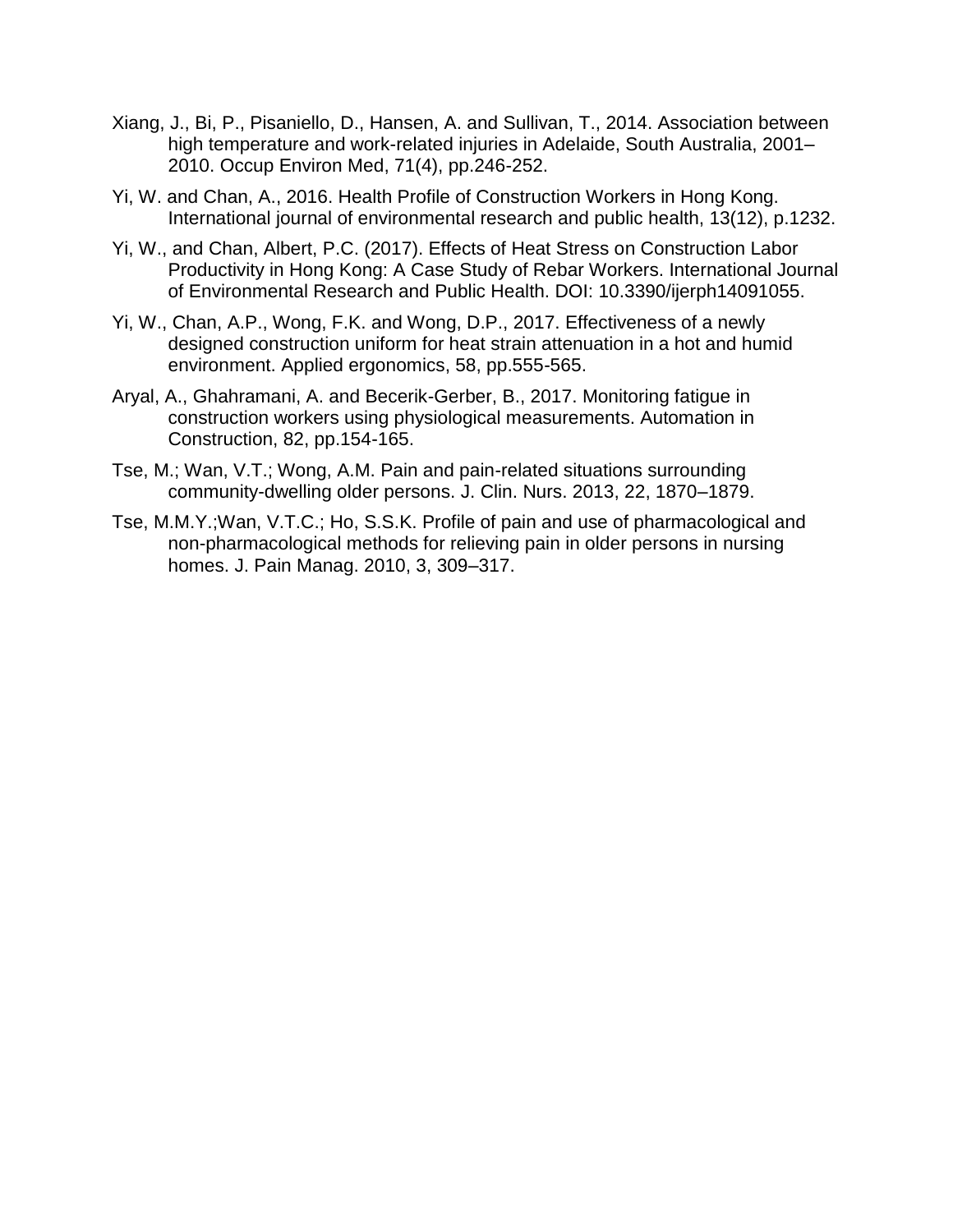### **Appendix I**

### **Heat Stress, a Hidden Cause of Accidents in Construction**

#### *Semi-Structured Interview:*

**Briefing:** Thank you very much for volunteering for this interview which is part of a research study related to heat stress and accidents in construction. The purpose of this interview is to explore the effect of heat stress on accidents in construction in Oman. The information which you will provide will be used only for the purpose of this research and your answer will not be shared with your employer. Thus, you are assured that any information you will share will have no impact on your job. You are allowed if you don't want to answer any of the questions. Please ask your interviewer if you don't feel comfortable during the interview and would like to change the time of your interview. Please let your interviewer if you have any question (s) or need further information about this research study.

#### *Interview Questions:*

1. Part of this study is to compare your Body Mass Index (BMI) with your age. Therefore, could you please kindly let me know your age in years?

2. I have been informed that you were part of an accident at work. Could you please kindly summarize the situation on the day when the accident happened? What was the main reason behind this accident? Were you tired on that day? How was the climatic condition at the time of accident? Is it was very hot?

3. Normally we have a very high temperature in summer which results into sweat and exhaust the body energy. How do you protect yourself from excessive heat in summer? Do you use any method to keep yourself less affected from sun heat?

4. Mostly employees in different sectors like to have additional working hours so that they can increase their earing. What is your thought on overtime? Do you like to have overtime regularly?

5. What would be your prefer time to work for overtime?

6. Could you please let me know that as an overage for how many hours do you normally sleep?

7. As per government rule, workers must not work at construction sites or in open and elevated areas from 12:30pm to 3:30pm during the months of June, July and August. Is there are any factors which do not allow you to take this break?